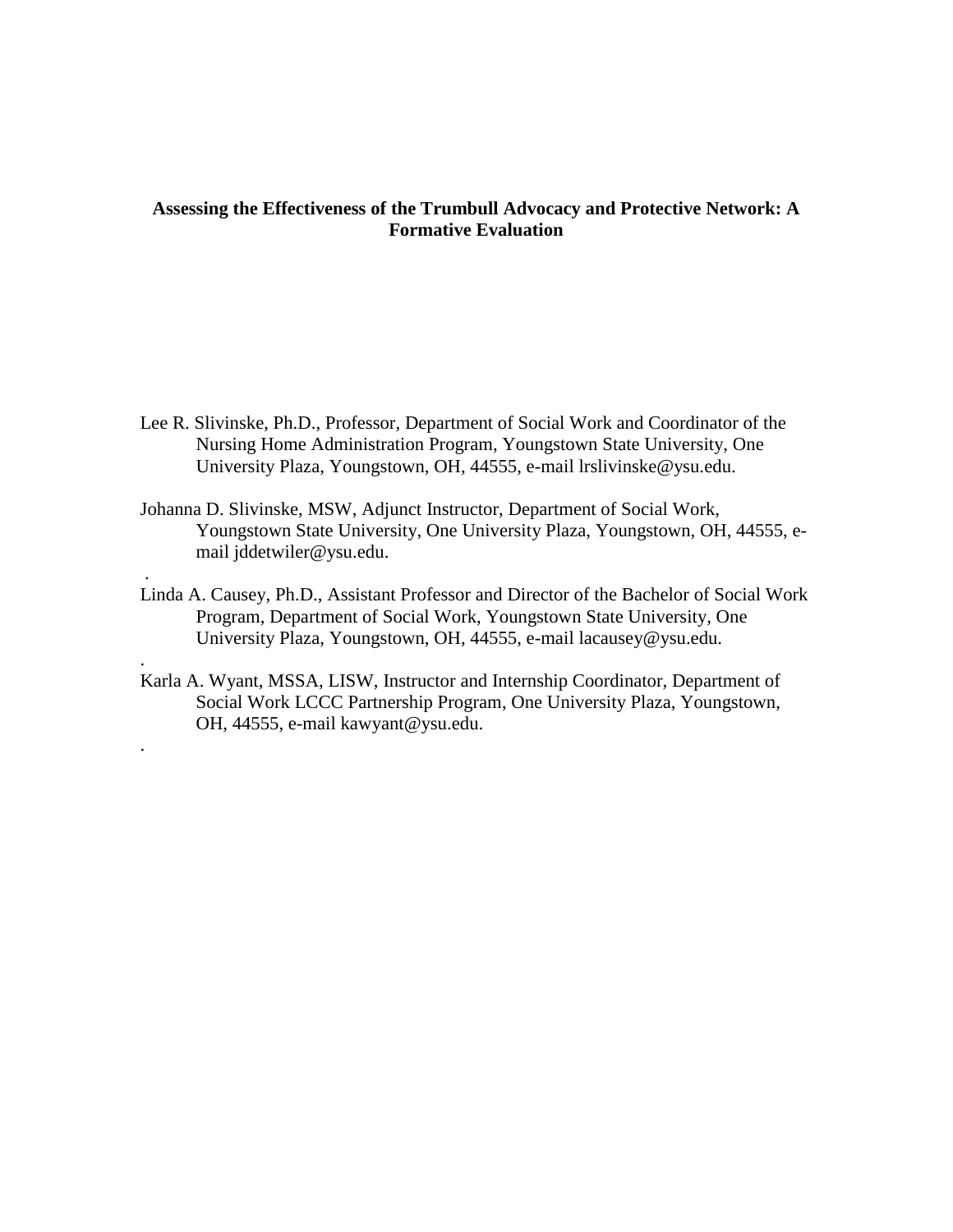# **Assessing the Effectiveness of the Trumbull Advocacy and Protective Network: A Formative Evaluation**

A formative evaluation of the Trumbull Advocacy and Protective Network (TAPN) was conducted in fall 2007 and fall 2008. Seventeen TAPN member agencies participated in this evaluation in phase one, while 19 participated in phase two. From phase one to two, t-tests revealed that mean scale scores for the TAPN Accomplishment Scale had increased significantly over time, with the most significant changes being in indirectly addressing the special needs of older adults, advocating for the efficient and effective allocation of resources, enabling agencies to better serve their clients, and offering a "single focus location" for advocacy. Important current and future activities for TAPN, the benefits of membership, the problems and strengths of the senior network, the need for additional services, the willingness to use consultants and serve on TAPN committees, and suggestions for expanding the network were also examined. Methodological issues, implications for practice, and future research were discussed.

Key Words: Program evaluation, senior services network, advocacy, service coordination, multi-need clients

The number of elderly individuals aged 65 and over in the United States is growing as is the cost and demand for services (Fisher et al., 2009; Gallagher, Truglio-Londrigan, & Levin, 2009; May, 2004; Willging, 2007). The helping professions recognize the responsibility of providing evidence that programs that serve the elderly and others are efficient and effective in their efforts in improving the quality of life of their consumers (Bloom, Fischer, & Orme, 2009; Gibbs, 2003; Hebert, 2008: McNeill, 2006; Rubin & Babbie, 2008; Slivinske & Slivinske, 2005/2006; Royse et al., 2006; Weinbach, 2005). In this regard, program evaluations have examined the need for services, barriers to accessing the system, and the effectiveness of programs that serve the elderly.

Regarding need, research has shown that the elderly have many chronic and acute physical conditions that required medical interventions as well as problems such as social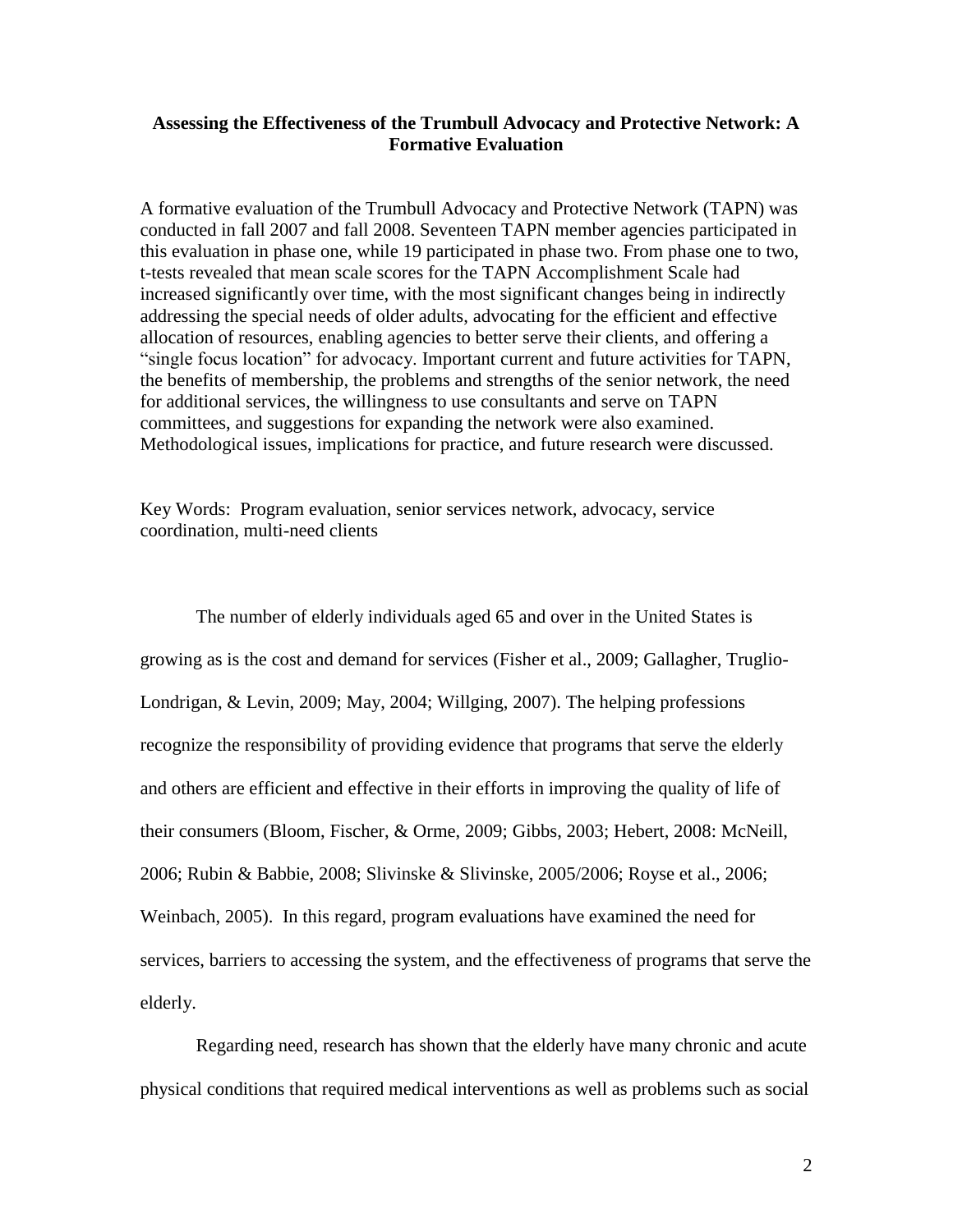isolation, suicide, depression, anxiety disorders, and cognitive loss, to name a few (Erlangsen et al., 2006; Herbert et al., 2008; Keller-Cohen et al., 2006; Lavretsky et al., 2003; Lubitz et al., 2001; O"Brien, 2006; Tomaka, Thompson, & Palacios, 2006; Tse, Choi, & Leung, 2008). Barriers to care have been identified such as lack of knowledge of the system; lack of transportation; and lack of informal caring networks such as family, friends, and congregations (Krause & Wulff, 2005; Porter, 2005; Tse, Choi, & Leung, 2008). Other barriers that have been studied include location of services; affordability of services; disenfranchised elders; race; and/or the ability of the formal system to keep pace with the increasing, future demands for high levels of care (Brotman, 2003; Li, 2006; Schoenberg, Coward, & Albrecht, 2001). Finally, there have been a myriad of approaches that have examined program outcomes. These included the effect of case management, the use of volunteers, health promotion, client centered approaches on elder health, the politics of care, the relationship of perceptions held by the elderly to program participation and success, and developing new models of practice (Bullet, 2006; Chapko et al., 2009; Chiang et al., 2008; Dacey & Newcomer, 2005; Holland et al., 2005; Li, 2004; Petrella, Koval, & Peterson, 2003; Schein et al., 2005).

## **Setting**

The Trumbull Advocacy and Protective Network (TAPN) is located in Trumbull County in Northeastern Ohio. According to the by-laws of The Trumbull Advocacy and Protective Network, TAPN was organized as a model of practice whose mission is to 1) address the special needs of older adults who are being served by more than one system and whose situation warrants extraordinary interventions; 2) advocate for the efficient and effective allocation of resources to address these needs; and 3) promote the highest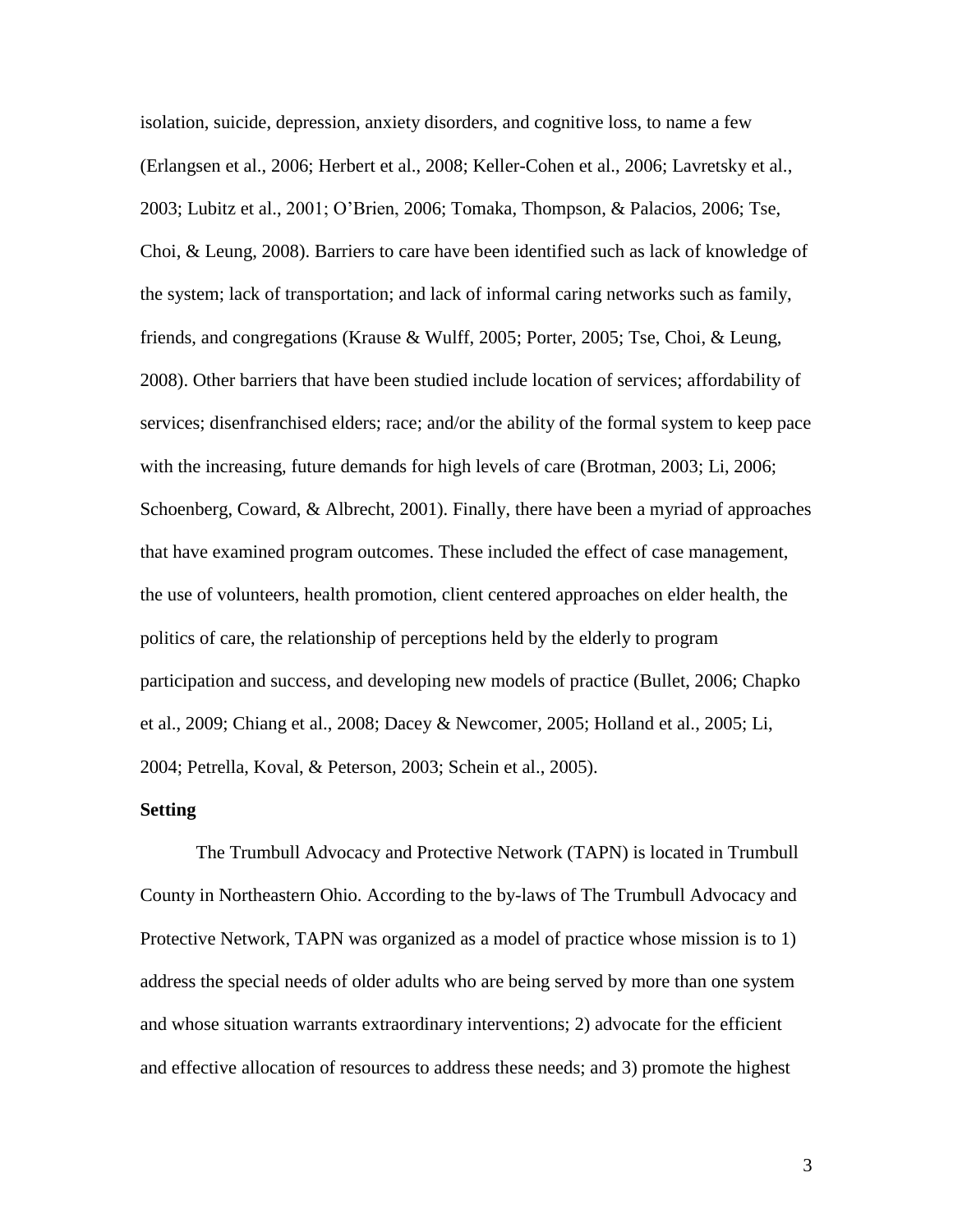levels of collaboration for the ultimate good of older adults, their families, and the community. In attempting to accomplish its mission TAPN reviewed all existing programs; integrated existing programs so that they led to better results and reinforced each other; developed a countywide service coordination plan; and maintained an accountability system that demonstrated progress on achieving the objectives of the network. Finally, the main activities of TAPN include system-level coordination and integration of program; case-level coordination and integration of services; and training of service providers and cross-training of network members.

The goals of TAPN are to develop and implement a process that annually plans and prioritizes services; fills service gaps where possible; creates new approaches to achieve better results for older adults in need of protective services; and evaluates the impact of the network on the integration, coordination, and delivery of services. Other goals are to maintain an accountability system which monitors progress; to establish a mechanism to ensure ongoing input from a broad representation of older adults and their families who are receiving services within the county system; and to participate in the development and implementation of a countywide, comprehensive, coordinated, multidisciplinary, integrated interagency system for older adults and their families. TAPN membership potentially includes all public systems with mandates which include highrisk older adults and their families in Trumbull County and agencies which are funded by public systems and/or provide services to high-risk older adults and their families. At the time this study began in 2007, there were twenty seven agencies with fifty eight members affiliated with TAPN.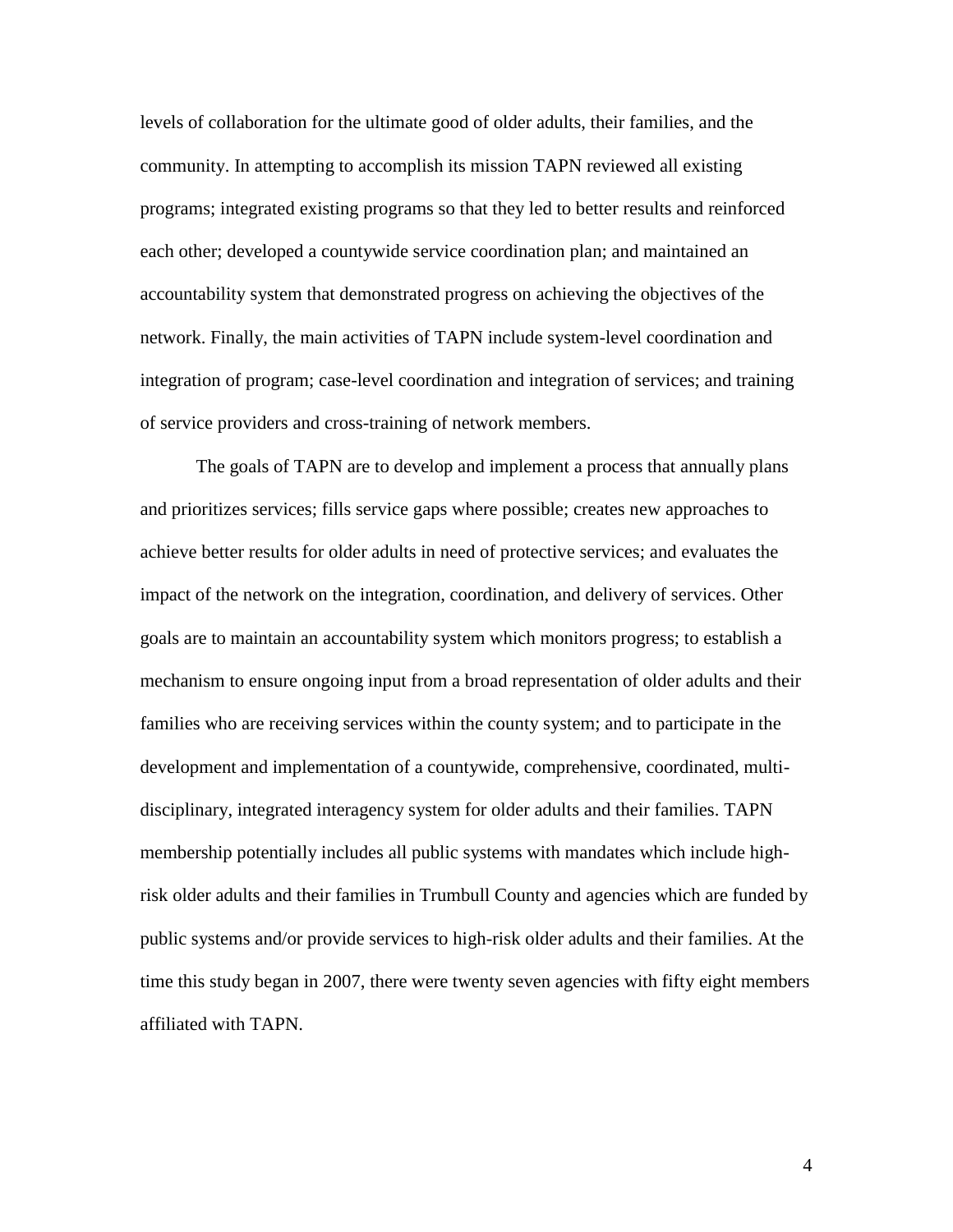The purpose of this formative evaluation was to identify the strengths and weaknesses of TAPN with the intent of guiding and directing program change to enhance the effectiveness of the Network (Royse, et. al., 2006). In this regard TAPN accomplishments were assessed, TAPN functions/activities were prioritized, unmet needs of older adults and their families were identified, suggestions for improving network services were made, and the willingness of members to become more active in TAPN was explored. After initial data were gathered, the results were made known to TAPN and the Board of TAPN. Data were gathered again one year later in 2008, to measure program improvement in TAPN and the state of the county senior service system.

## **Methodology**

## **Sample**

Seventeen out of 27 agencies affiliated with TAPN participated in the initial phase of this evaluation. The response rate was 63%. The data from the survey were coded in a fashion to protect the confidentiality of those participating. Please note that some agencies had multiple members. In phase two, data were gathered again from 19 out of 29 TAPN affiliated agencies with a response rate of 65.5%.

Of those responding in phase one, the average number of years of TAPN involvement was 2.24, while the median number of over age 60 consumers served by their agencies was 1,157. Also, the median number of clients that were introduced to the clinical committee was 2. Regarding the position/title of members, 10% identified themselves as caseworkers, 20% as program directors, 35% as executive directors, and 35% as other. The multiple and sometimes overlapping systems that were represented included 23.8% legal/courts, 28.6% social service, 9.5% government, 19% housing,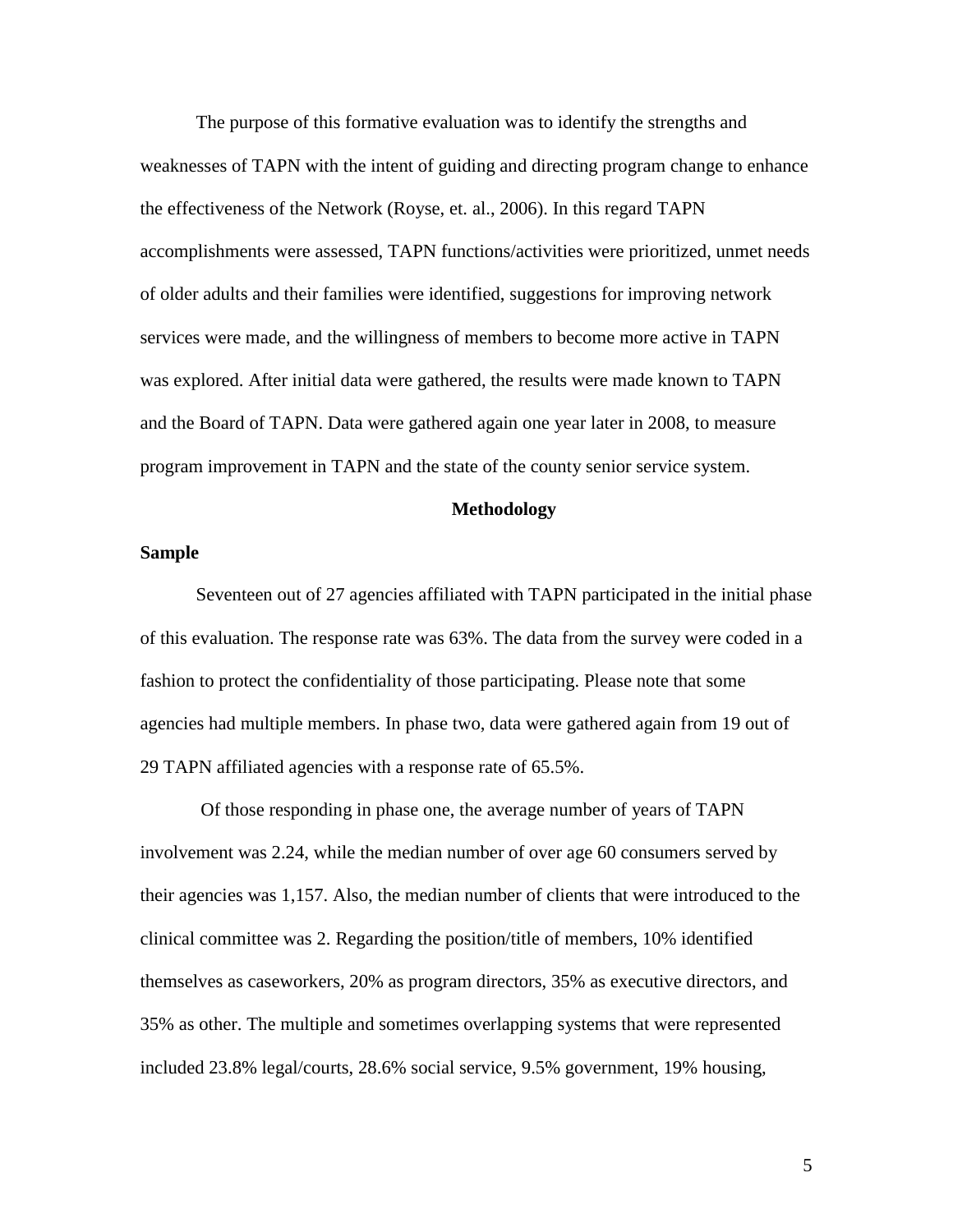23.8% mental health/substance abuse, 23.8% medical, 23.8% disability services, 14.3% long-term care, and 23.8% other. The primary sources of funding for fiscal year 2006 included 55% of the agencies receiving federal funding, 65% State, 70% local, 57.9% grants and 25% other. Also, regarding fiscal year 2006, 27.8% had budgets under \$500,000, 5.6% from \$500,000 to under one million dollars, 33.3% from one million to five million dollars, and 33.3% over five million dollars. Regarding meetings, 95.2% believed that the frequency of TAPN meetings were appropriate to the business at hand. Members reported attending an extrapolated average of 3-4 full TAPN meetings, 1-2 executive board meetings, 1-2 clinical committee meetings, 1-2 training committee meetings, and 1-2 TAPN annual cross trainings. Table 1 summarizes the demographic characteristics of the sample.

| Variable Name                                             | Mean   | s.d.            |  |
|-----------------------------------------------------------|--------|-----------------|--|
| <b>Years of TAPN involvement</b>                          | 2.24   | 1.327           |  |
|                                                           | Median | Minimum/Maximum |  |
| Number of over age 60 consumers                           | 1,157  | 0 to 57,205     |  |
| Number of clients introduced<br>to the clinical committee | 2      | $0$ to 5        |  |

| Table 1. Demographic Characteristics of the Sample. |
|-----------------------------------------------------|
|-----------------------------------------------------|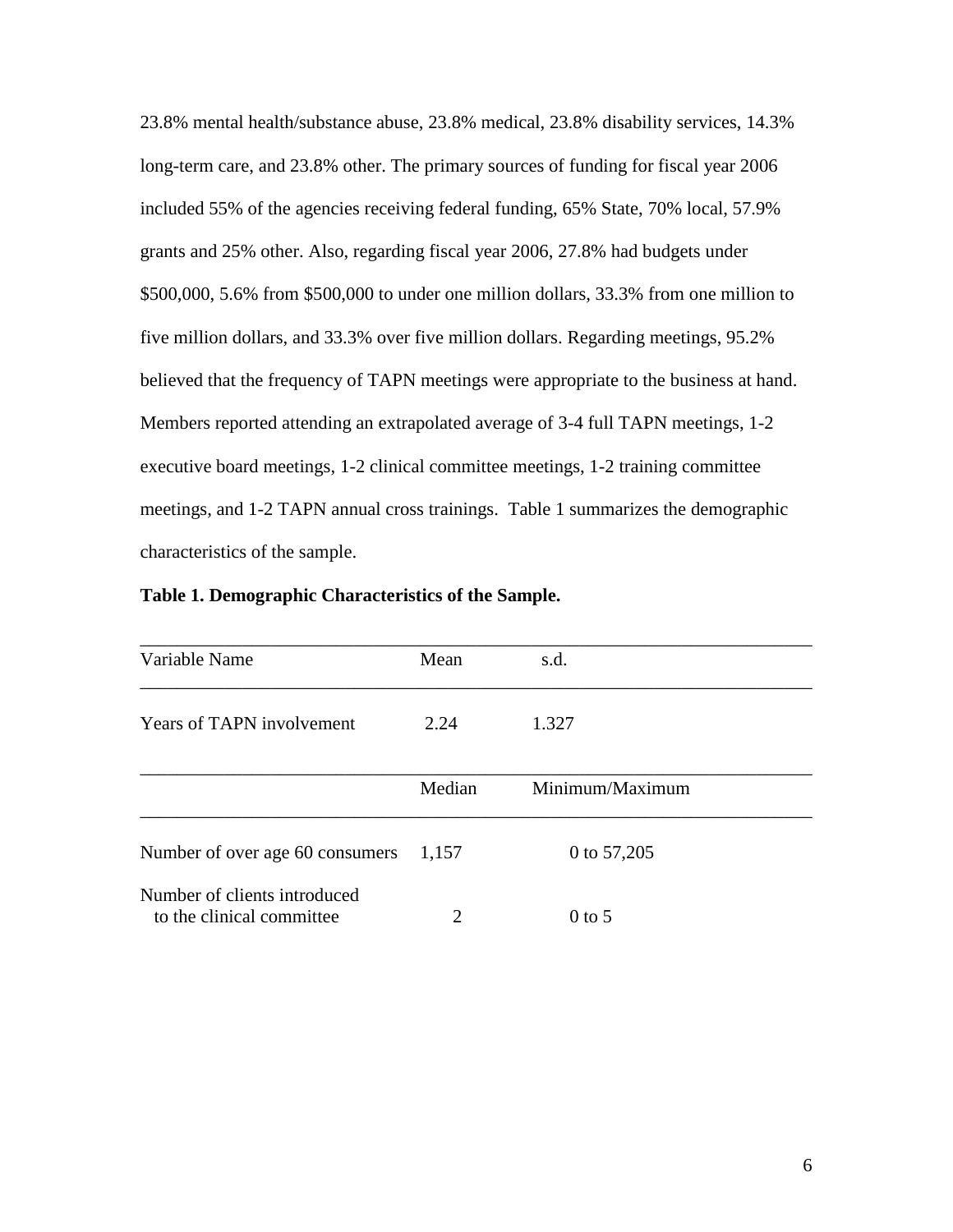|                                     | Percent |  |
|-------------------------------------|---------|--|
| Position/title                      |         |  |
| Caseworker                          | 10.0%   |  |
| Program Director                    | 20.0%   |  |
| <b>Executive Director</b>           | 35.0%   |  |
| Other                               | 35.0%   |  |
| Types of systems                    |         |  |
| Legal/Courts                        | 23.8%   |  |
| Social Service                      | 28.6%   |  |
| Government                          | 9.5%    |  |
| Housing                             | 19.0%   |  |
| Mental Health/Substance Abuse       | 23.8%   |  |
| Medical                             | 23.8%   |  |
| <b>Disability Services</b>          | 23.8%   |  |
| Long-term Care                      | 14.3%   |  |
| Other                               | 23.8%   |  |
| Primary Funding Sources in 2006     |         |  |
| Federal                             | 55.0%   |  |
| <b>State</b>                        | 65.0%   |  |
| Local                               | 70.0%   |  |
| Grants                              | 57.9%   |  |
| Other                               | 25.0%   |  |
| Agency Budget Fiscal year 2006      |         |  |
| Under \$500,000                     | 27.8%   |  |
| \$500,000-under 1 million           | 5.6%    |  |
| \$1 Million to 5 Million            | 33.3%   |  |
| \$ Over 5 million                   | 33.3%   |  |
| Appropriate Number of TAPN Meetings |         |  |
| Yes                                 | 95.2%   |  |
| No                                  | 4.8%    |  |

\_\_\_\_\_\_\_\_\_\_\_\_\_\_\_\_\_\_\_\_\_\_\_\_\_\_\_\_\_\_\_\_\_\_\_\_\_\_\_\_\_\_\_\_\_\_\_\_\_\_\_\_\_\_\_\_\_\_\_\_\_\_\_\_\_\_\_\_\_\_\_\_

| Number of TAPN Meeting/Events Attended |         |
|----------------------------------------|---------|
| <b>Full TAPN Meetings</b>              | $3-4$   |
| <b>Executive Board Meetings</b>        | $1 - 2$ |
| <b>Clinical Committee Meetings</b>     | $1 - 2$ |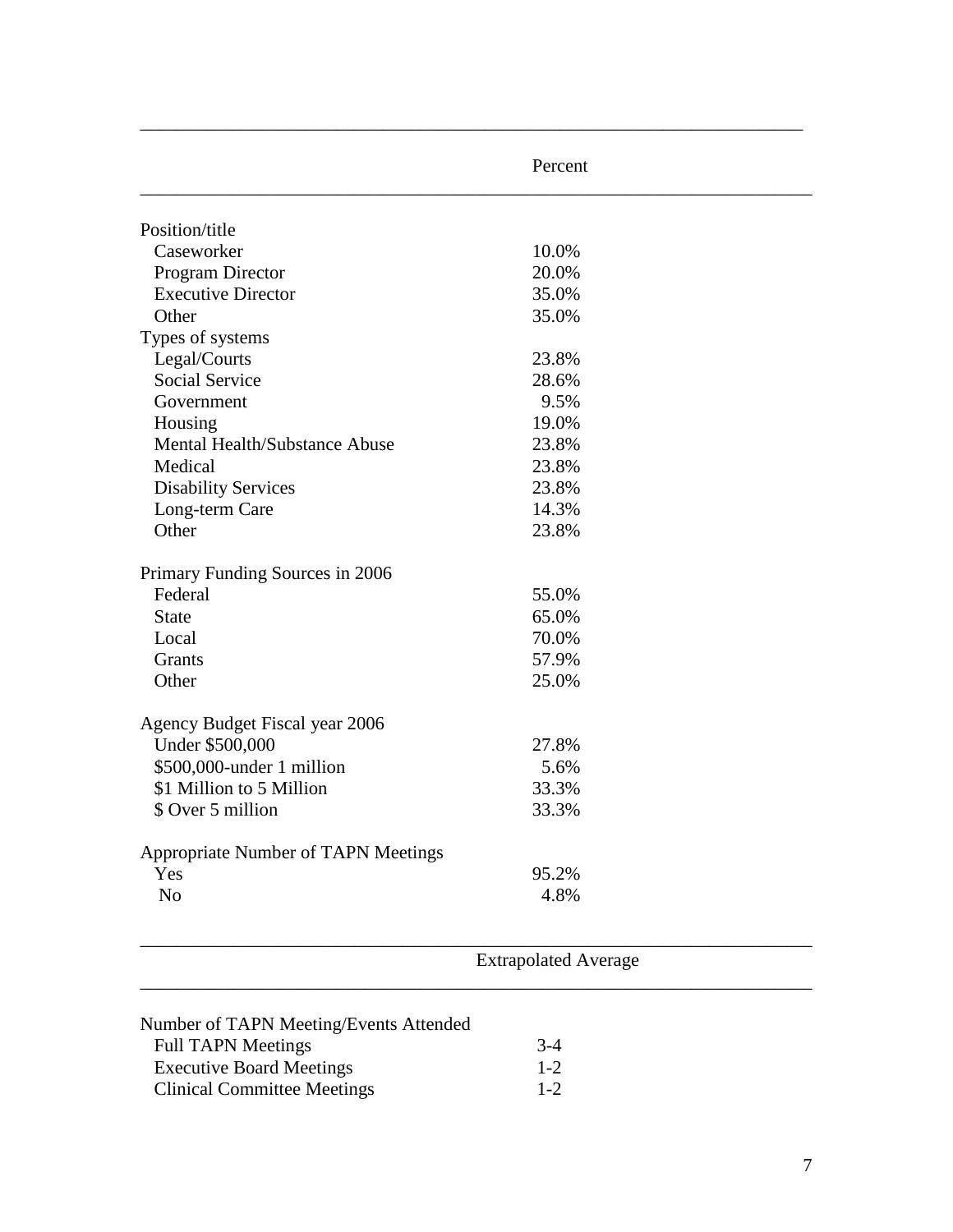## $n = 17$  agencies with 21 members

## **Instrumentation**

The TAPN Membership Survey Form (questionnaire) was developed by Youngstown State University by reviewing the by-laws; mission, goals, and objectives; minutes of meetings; and other documents of TAPN. The initial form was reviewed by the Board of TAPN, the director of TAPN, and selected TAPN members. The form was revised to include the suggestions of those mentioned above and was approved by the Board of TAPN in mid-summer, 2007.

\_\_\_\_\_\_\_\_\_\_\_\_\_\_\_\_\_\_\_\_\_\_\_\_\_\_\_\_\_\_\_\_\_\_\_\_\_\_\_\_\_\_\_\_\_\_\_\_\_\_\_\_\_\_\_\_\_\_\_\_\_\_\_\_\_\_\_\_\_\_\_\_

The form included items which described those completing the questionnaire, their agencies, and consumers as well as items that were used to assess TAPN accomplishments, prioritize TAPN functions and activities; identify the unmet needs of older adults and their families; make suggestions for improving network services; and assess the willingness of members to become more active in TAPN.

A fourteen item, five-response category Likert scale that measured "TAPN Accomplishments" was included in the questionnaire as well as two related validity questions. Scale items were scored in the following manner: Strongly Disagree  $= 1$ , Disagree  $= 2$ , Undecided  $= 3$ , Agree  $= 4$ , Strongly Agree  $= 5$ . The theoretical range of scores was 14-70, with high scores representing great accomplishment and low scores little accomplishment. The internal consistency of the scale was assessed in phase one using Cronbach's alpha. The reliability of the scale was found to be excellent ( $\alpha$  = .90). The face, content, and discriminant validity of the scale also was assessed in phase one. Eighty six percent of those responding to the survey agreed or strongly agreed that the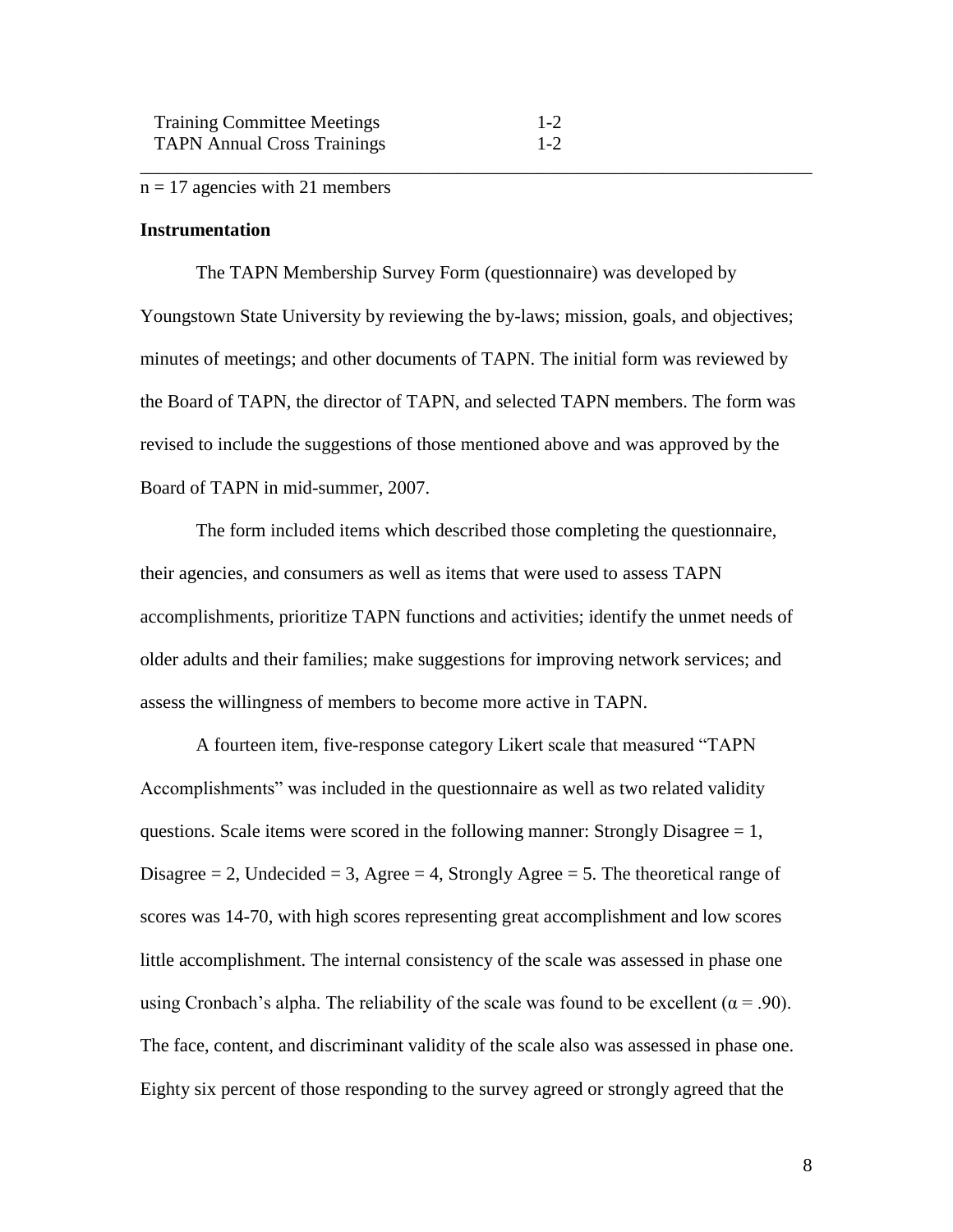scale appeared to be measuring TAPN accomplishments, while 85.7% agreed or strongly agreed that the scale items were representative of all important aspects of TAPN accomplishments. Therefore the scale was considered to have both face and content validity. Regarding the discriminant validity of the scale, scale scores in the lower quartile (mean score  $= 48.67$ , s.d.  $= 4.844$ ) were compared to those in the upper quartile (mean score  $= 64.71$ , s.d.  $= 2.983$ ). It was assumed the mean scale scores in each of these contrasted groups (quartiles) would be significantly different. A t-test revealed this to be the case (t= -7.318, d. f. = 11,  $p = .000$ ). Since these contrasted groups had significantly differently mean scores, the scale was considered to have discriminant validity. A recheck of the reliability and validity of the scale in phase two found the same results.

Regarding setting priorities for current and future TAPN activities/functions, participants were asked to rank order the functions with 1 being the most important and 7 and 9 being the least important respectively for current and future activities/functions. Finally, scale items, the scale, and the other main study variables were screened for missing data, outliers, and normality. All were found to be within acceptable limits. Table 2 displays the TAPN Accomplishment Scale contained within the survey form.

#### **Table 2. TAPN Accomplishment Scale.**

Items **Internal Contract Contract Contract Contract Contract Contract Contract Contract Contract Contract Contract Contract Contract Contract Contract Contract Contract Contract Contract Contract Contract Contract Contract** 

\_\_\_\_\_\_\_\_\_\_\_\_\_\_\_\_\_\_\_\_\_\_\_\_\_\_\_\_\_\_\_\_\_\_\_\_\_\_\_\_\_\_\_\_\_\_\_\_\_\_\_\_\_\_\_\_\_\_\_\_\_\_\_\_\_\_\_\_\_\_\_\_

\_\_\_\_\_\_\_\_\_\_\_\_\_\_\_\_\_\_\_\_\_\_\_\_\_\_\_\_\_\_\_\_\_\_\_\_\_\_\_\_\_\_\_\_\_\_\_\_\_\_\_\_\_\_\_\_\_\_\_\_\_\_\_\_\_\_\_\_\_\_\_\_

 <sup>1.</sup> TAPN is indirectly addressing the special needs of older adults being served by more than one agency and whose situation warrants extraordinary interventions.

 <sup>2.</sup> TAPN advocates for the efficient and effective allocation of resources to address the special needs of these older adults.

 <sup>3.</sup> TAPN promotes the highest level of collaboration for the ultimate good of older adults, their families and the community.

 <sup>4.</sup> TAPN membership has improved your understanding of other member agencies.

 <sup>5.</sup> TAPN membership has improved your communication with other member agencies.

 <sup>6.</sup> TAPN membership has resulted in better access and referrals to services for your clients.

 <sup>7.</sup> TAPN membership has enabled you to better serve your clients.

 <sup>8.</sup> TAPN membership has reduced the number of gaps in services for older adults.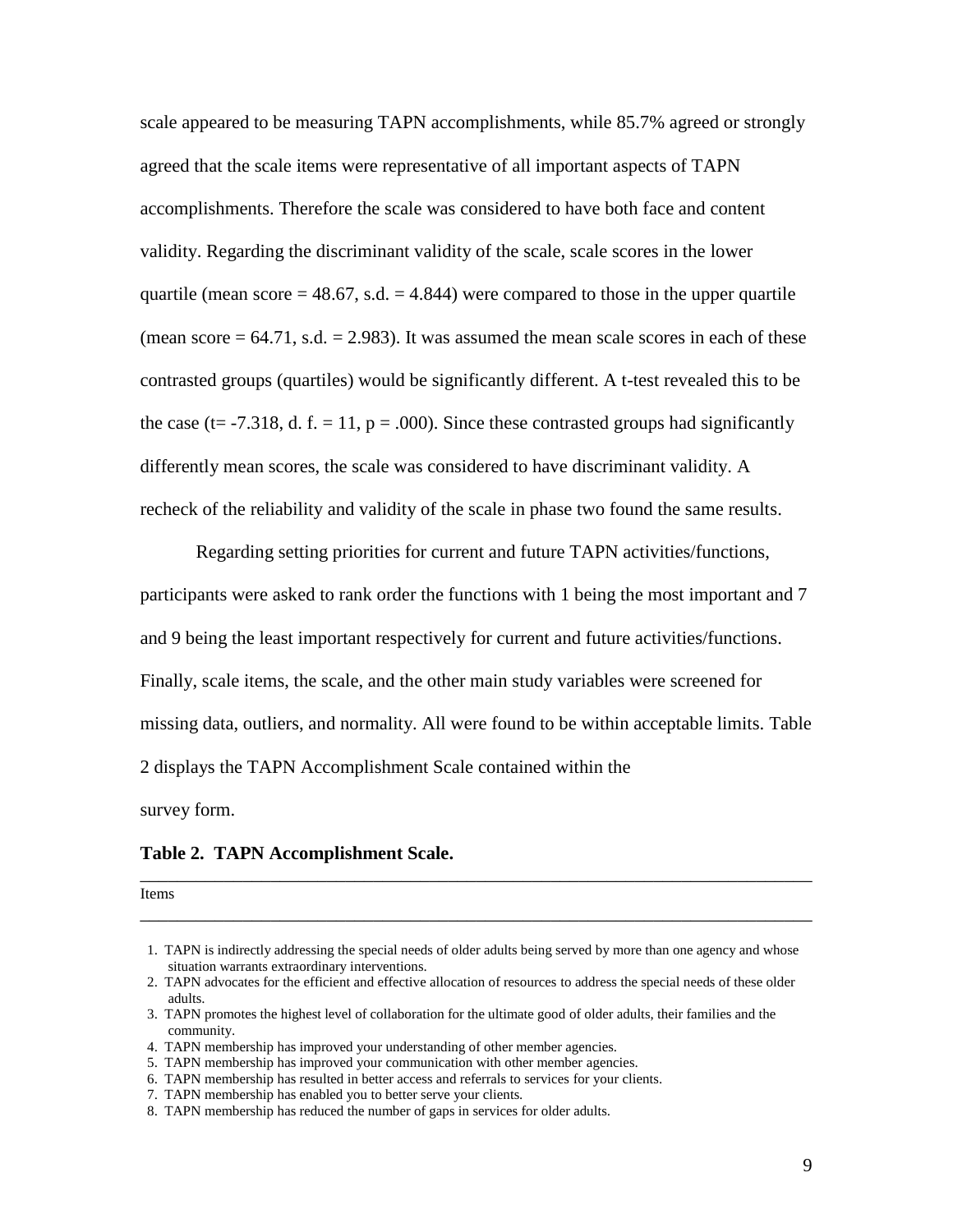10. TAPN membership has offered your agency a "single focus location" for senior advocacy in the county.

 $\Box$ 

- 12. TAPN membership has improved the quality of service provision to older adults in the county.
- 13. TAPN helps you meet the needs of your most high risk, senior clients.
- 14. TAPN trainings have helped you to better understand the specific needs of seniors.

# **Design**

In collaboration with the Area Agency on Aging 11, TAPN, and Youngstown State University, a survey of current TAPN affiliated agencies was conducted from August through October 2007 (phase one). Questionnaires were distributed during regularly scheduled TAPN meetings and e-mailed to all members. Multiple requests were made to members who did not initially respond. Completed questionnaires were sent to Youngstown State University. After the initial results were reported to TAPN and the Board of TAPN in December 2007, data were again gathered eight months later from August through November 2008 (phase two), following the same procedures described above.

#### **Results**

In phase one the TAPN Accomplishment Scale mean was 56.59. The three items with the highest mean scores were Items 4 (mean  $=$  4.57), 11 (mean  $=$  4.38), and 5 (mean  $=$  4.29). TAPN membership improved their understanding of other member agencies, improved their knowledge of the senior services system, and improved their communication with other member agencies. The three items with the lowest mean scores were Items 8 (mean  $= 3.55$ ), 10 (mean  $= 3.57$ ), and 7 (mean  $= 3.71$ ). Respectfully these were, TAPN membership had reduced the number of gaps in services for older adults, had offered member agencies a "single focus location," and enabled member agencies to better serve their clients.

 <sup>9.</sup> TAPN membership has improved the cooperative environment of the senior services network.

<sup>11.</sup> TAPN membership has improved your knowledge of the senior services system.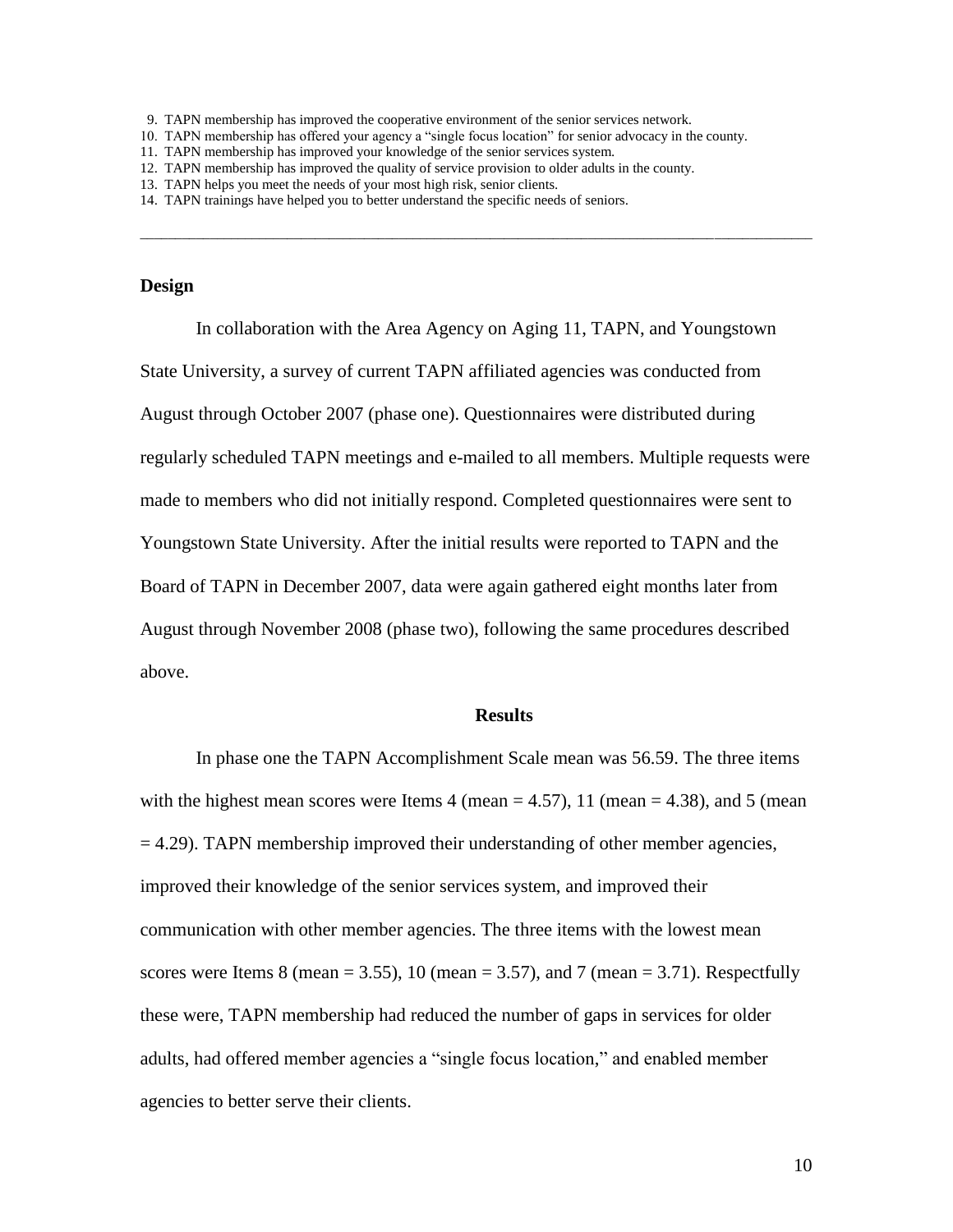| In phase two, t-tests revealed that the TAPN Accomplishment Scale mean scores                  |
|------------------------------------------------------------------------------------------------|
| increased significantly from phase one (mean = 56.59) to phase two (mean = 60.77, t =          |
| -2.100, d.f. $= 46$ , $p = .020$ ). The four items that showed the most improvement were Item  |
| 7, TAPN membership has enabled you to better serve your clients ( $t = -2.774$ , d.f. = 46, p  |
| .004); Item 1, TAPN is indirectly addressing the special needs of older adults being           |
| served ( $t = -2.045$ , d.f. = 46, $p = .024$ ); Item 2, TAPN advocates for the efficient and  |
| effective allocation of resources ( $t = -1.896$ , d.f. = 46, $p = .034$ ); and Item 10, TAPN  |
| membership has offered your agency a "single focus location" ( $t = -1.876$ , d.f. = 46, $p =$ |
| .034). All other items with one exception (Item 4—improving understanding of other             |
| agencies) also showed positive improvement. Table 3 summarizes the mean scores,                |
| standard deviations, and probabilities for each item and the entire scale in phases one $\&$   |
| two.                                                                                           |

**Table 3. Mean Scores and Standard Deviations for Items in the TAPN Accomplishment Scale and the Scale in Phases One & Two.**

| Items and Scale |                                                         | <b>Phase One</b> |       |       | Phase Two |           |
|-----------------|---------------------------------------------------------|------------------|-------|-------|-----------|-----------|
|                 |                                                         | Mean             | s.d.  | Mean  | s.d.      | p         |
|                 | 1. TAPN is indirectly addressing the special needs      | 4.19             | .512  | 4.52  | .580      | .024      |
|                 | 2. TAPN advocates for the efficient and effective       | 4.10             | .831  | 4.48  | .580      | .032      |
|                 | 3. TAPN promotes the highest level of collaboration     | 4.19             | .814  | 4.48  | .580      | <b>NS</b> |
|                 | 4. TAPN membership has improved your understanding      | 4.57             | .598  | 4.48  | .580      | <b>NS</b> |
|                 | 5. TAPN membership has improved your communication4.29  |                  | .784  | 4.48  | .580      | <b>NS</b> |
|                 | 6. TAPN membership has resulted in better access        | 3.95             | .865  | 4.31  | .666      | <b>NS</b> |
|                 | 7. TAPN membership has enabled you to better serve      | 3.71             | .845  | 4.30  | .609      | .004      |
|                 | 8. TAPN membership has reduced the number of gaps       | 3.55             | 1.050 | 3.93  | .958      | <b>NS</b> |
|                 | 9. TAPN membership has improved the cooperative         | 4.24             | .700  | 4.52  | .700      | <b>NS</b> |
|                 | 10. TAPN membership has offered your agency a "single   | 3.57             | 1.076 | 4.07  | .781      | .034      |
|                 | 11. TAPN membership has improved your knowledge         | 4.38             | .498  | 4.48  | .700      | <b>NS</b> |
|                 | 12. TAPN membership has improved the quality of         | 3.95             | .740  | 4.30  | .775      | <b>NS</b> |
|                 | 13. TAPN helps you meet the needs of your most high     | 3.95             | .740  | 4.11  | .698      | <b>NS</b> |
|                 | 14. TAPN trainings have helped you to better understand | 3.95             | .759  | 4.31  | .773      | <b>NS</b> |
|                 | <b>TAPN</b> Accomplishment Scale                        | 56.59            | 7.252 | 60.77 | 6.433     | .021      |

n = 17 agencies and 21 members in phase one, 19 agencies and 27 members in phase two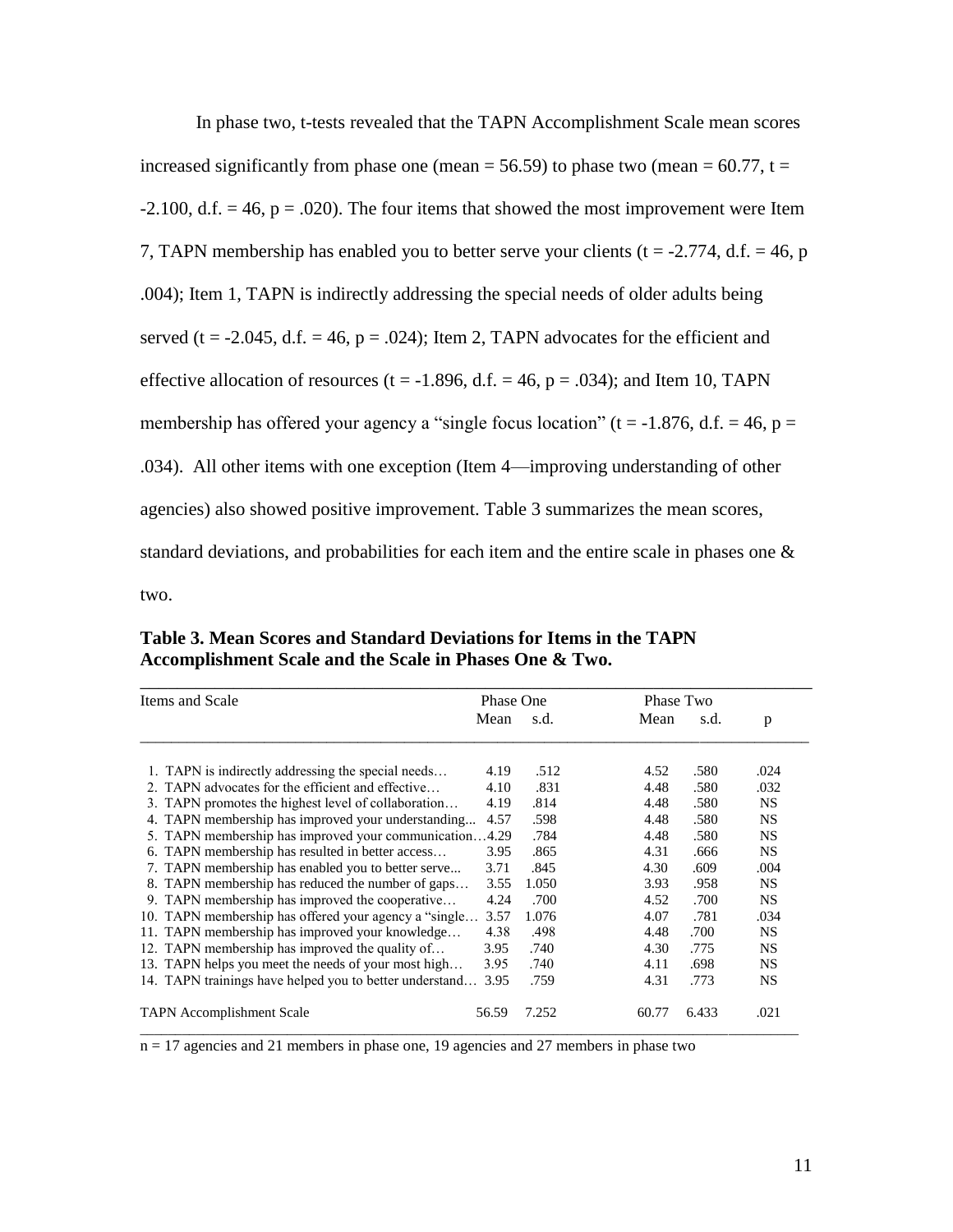During phase one, agencies prioritized current TAPN activities and functions. Agencies revealed that the most important were 1) meetings/networking (mean = 2.29), 2) formal cross trainings (mean  $= 3.19$ ), and 3) clinical support (mean  $= 3.29$ ). The least important current priority was providing print material such as a newsletter or membership lists (mean  $= 5.67$ ). For setting priorities for future TAPN activities and functions, the three most important were found to be 1) developing a clinical support fund for TAPN agencies to use in Wrap Around Case Planning (mean = 3.43), 2) initiating a community-wide gatekeeper program (police, fire, meter readers, bank tellers, etc., mean = 3.90), and 3) developing a research/data collection program for the system (to show gaps, accomplishments, duplication, etc., mean = 3.90). Note that these two future priorities were tied for second place. Besides "other" (mean = 9.29), the least important future priority was developing a TAPN speakers' bureau (mean  $= 7.14$ ).

In phase two, agencies again prioritized setting priorities for current TAPN activities and functions. Agencies revealed that the three most important in 2008 were 1) meetings/networking (mean  $= 2.68$ ), 2) clinical support (mean  $= 2.72$ ), and 3) access to a single contact point to reach the senior service system (mean  $= 3.08$ ). The least important priority was providing print materials such as a newsletter or membership list (mean = 5.44). For setting priorities for future TAPN functions, the three most important were 1) develop a clinical support fund for TAPN agencies to use in Wrap Around Case Planning (mean = 2.88), 2) initiate a community-wide gatekeeper program (police, fire, meter readers, bank tellers, etc., mean = 3.39), and 3) develop a research/data collection program for the system (to show gaps, accomplishments, duplications, etc. mean = 3.96). The least important future priority besides "other" (mean  $= 8.43$ ) was to develop a TAPN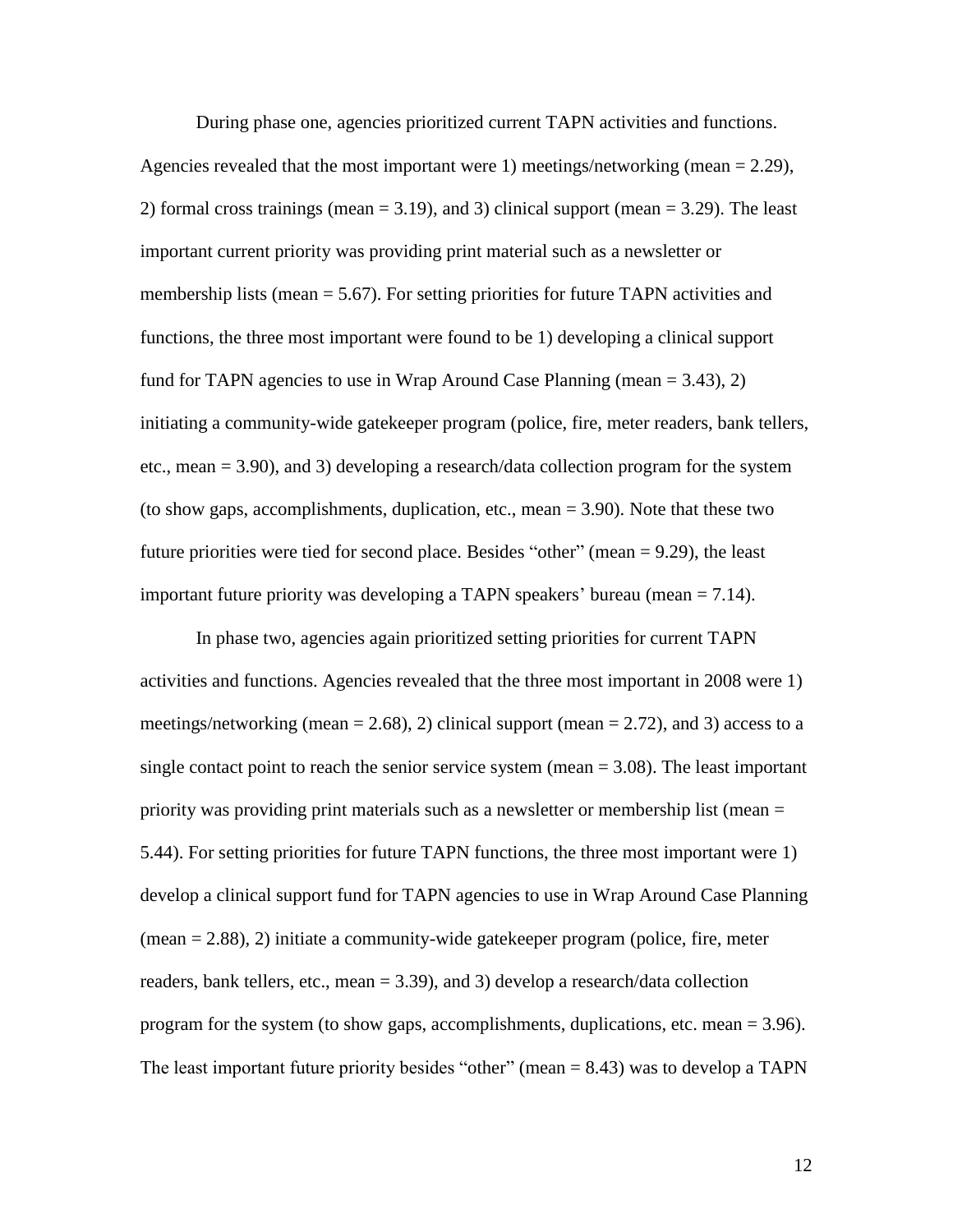speakers' bureau (mean  $= 7.13$ ). From phases one to two, t-tests revealed that the only two changes that were statistically significant were in current priorities with "formal cross trainings" moving from  $2<sup>nd</sup>$  to  $4<sup>th</sup>$  place (t = -2.874, d.f. = 44, p = .006) and in "single contact point" moving from  $4<sup>th</sup>$  to  $3<sup>rd</sup>$  place (t = 2.029, d.f. = 44, p = .049). Table 4 summarizes the rank ordering of priorities, mean scores of the rankings, and probabilities in phases one and two for current and future TAPN activities and functions.

# **Table 4. Rank Ordering of Current and Future Activities and Functions, Mean Scores, and Probabilities for Phase One and Two.**

| Mean Scores | $\mathbf{D}$ |  |
|-------------|--------------|--|
|             |              |  |
|             |              |  |

| Phase One       | Phase Two       |                                                    | Phase One | Phase Two |           |
|-----------------|-----------------|----------------------------------------------------|-----------|-----------|-----------|
| 1 <sup>st</sup> | $1^{\rm{st}}$   | Meetings/networking                                | 2.29      | 2.68      | <b>NS</b> |
| 2 <sup>nd</sup> | $4^{\text{th}}$ | Formal cross trainings                             | 3.19      | 4.52      | .006      |
| $3^{\text{rd}}$ | 2 <sup>nd</sup> | Clinical support                                   | 3.29      | 2.72      | <b>NS</b> |
| 4 <sup>th</sup> | $3^{\text{rd}}$ | Access to single contact point                     | 4.24      | 3.08      | .049      |
| 5 <sup>th</sup> | $5^{\text{th}}$ | Informal trainings at regularly scheduled meetings | 4.33      | 4.44      | <b>NS</b> |
| 6 <sup>th</sup> | $6^{\text{th}}$ | Quality control mechanism for the system           | 4.52      | 4.68      | <b>NS</b> |
| $\neg$ th       | 7 <sup>th</sup> | Print materials-newsletter/membership lists, etc.  | 5.67      | 5.44      | NS        |

Future TAPN Activities/Functions

| Phase One       | Phase Two        |                                                       | Phase One | Phase Two |           |
|-----------------|------------------|-------------------------------------------------------|-----------|-----------|-----------|
| $1^{\rm st}$    | 1 <sup>st</sup>  | Develop a clinical support fund for TAPN agencies3.43 |           | 2.88      | <b>NS</b> |
| 2 <sup>nd</sup> | 2 <sup>nd</sup>  | Initiate a community-wide gatekeeper program          | 3.90      | 3.39      | <b>NS</b> |
| 2 <sup>nd</sup> | $3^{\text{rd}}$  | Develop a research/data collection program            | 3.90      | 3.96      | <b>NS</b> |
| $3^{\text{rd}}$ | $4^{\text{th}}$  | Investigate underutilization of mental                |           |           |           |
|                 |                  | health/substance abuse                                | 4.10      | 4.04      | <b>NS</b> |
| 4 <sup>th</sup> | $6^{\text{th}}$  | Expand advocacy activities regarding legislative      |           |           |           |
|                 |                  | issues                                                | 4.24      | 5.29      | <b>NS</b> |
| 5 <sup>th</sup> | $5^{\text{th}}$  | Increase senior service training opportunities        | 4.29      | 4.45      | <b>NS</b> |
| 6 <sup>th</sup> | $\neg$ th        | Contract a clinical consultant to focus on            |           |           |           |
|                 |                  | clinical mission                                      | 6.05      | 6.65      | <b>NS</b> |
| 7 <sup>th</sup> | 8 <sup>th</sup>  | Expand TAPN membership                                | 6.75      | 7.05      | <b>NS</b> |
| 8 <sup>th</sup> | 9 <sup>th</sup>  | Develop a TAPN speakers' bureau                       | 7.14      | 7.13      | <b>NS</b> |
| 9 <sup>th</sup> | $10^{\text{th}}$ | Other                                                 | 9.29      | 8.43      | <b>NS</b> |
|                 |                  |                                                       |           |           |           |

 $n = 17$  agencies with 21 members in phase one, 19 agencies with 27 members in phase two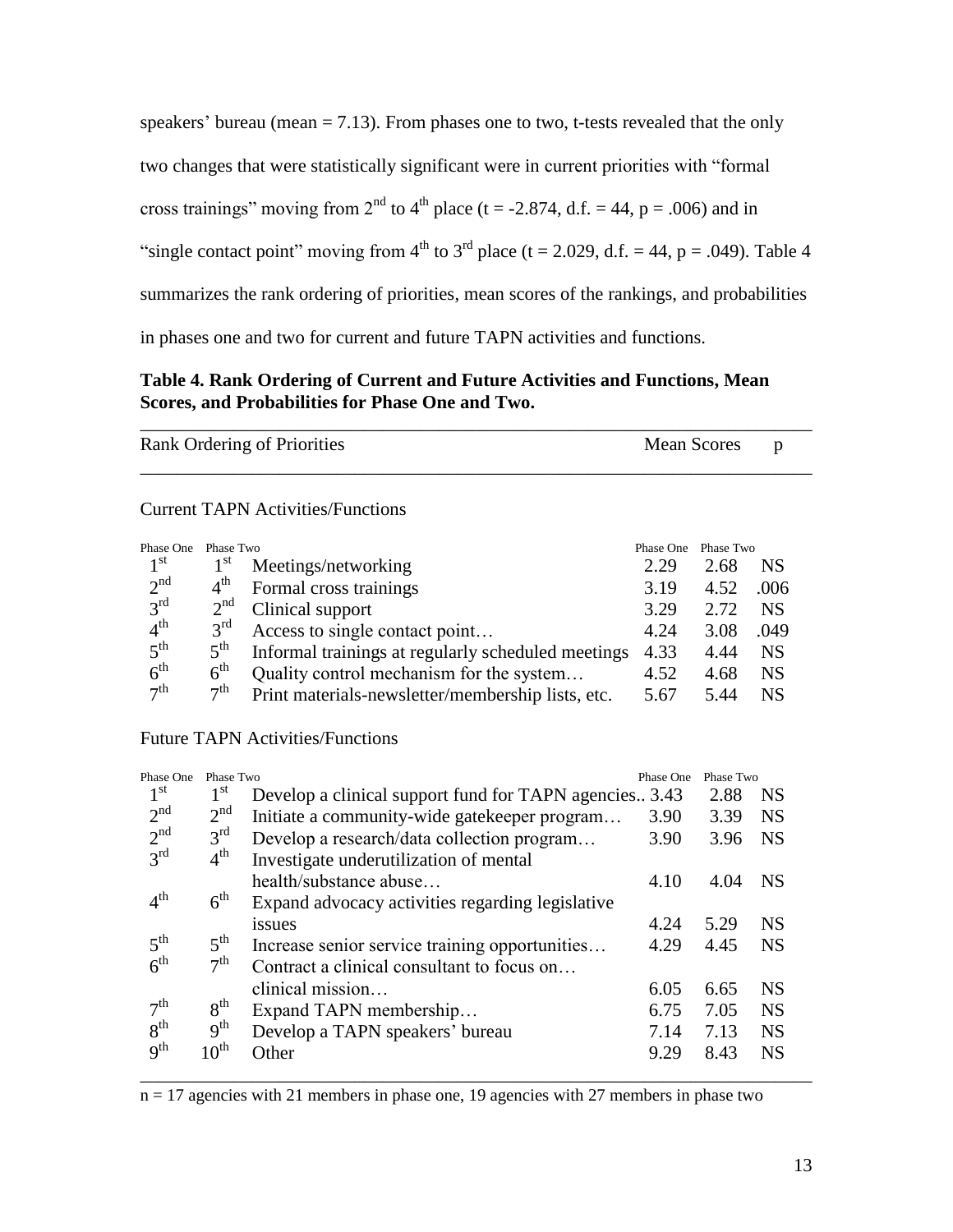In phase one, agencies were asked to give examples of how TAPN has allowed them to better serve their clients by listing and prioritizing the benefits of TAPN membership and to identify the biggest problems in the county and shortcomings of the senior service system within the county. They were also asked to report the greatest strength of the senior service system. Regarding benefits, forty-nine were listed. The most frequently mentioned benefit was "networking," followed by increased "knowledge of services/information of other agencies." The next benefit was related to "clinical cases." Examples included advocating for clients, funding solutions for problems, and brainstorming. The problem/shortcoming that was mentioned most often was "lack of services" and/or "resources." The next most often mentioned problems were "lack of knowledge of the services available" and "transportation." Other problems identified related to care coordination, medical concerns, isolation issues, housing, and eligibility requirements that are too stringent. The strength that was most often mentioned was the good "cooperation of agencies" followed by "TAPN" itself. The next strengths listed were tied in the frequency of responses. These were "advocacy," the "levy," and "agencies/professionals that care."

In phase two, participants again were asked to give examples of how TAPN allowed them to better serve their clients, the problems/shortcomings in the county, and the strengths of the system. For the benefits of TAPN membership, sixty two examples were provided. The three most frequently mentioned benefits were problem resolution via "networking," increased "knowledge/information" regarding other agencies, and access to "funding" including the clinical fund. In this phase, the problem/shortcoming that was mentioned most often was "funding." This was followed by "medical care/medications,"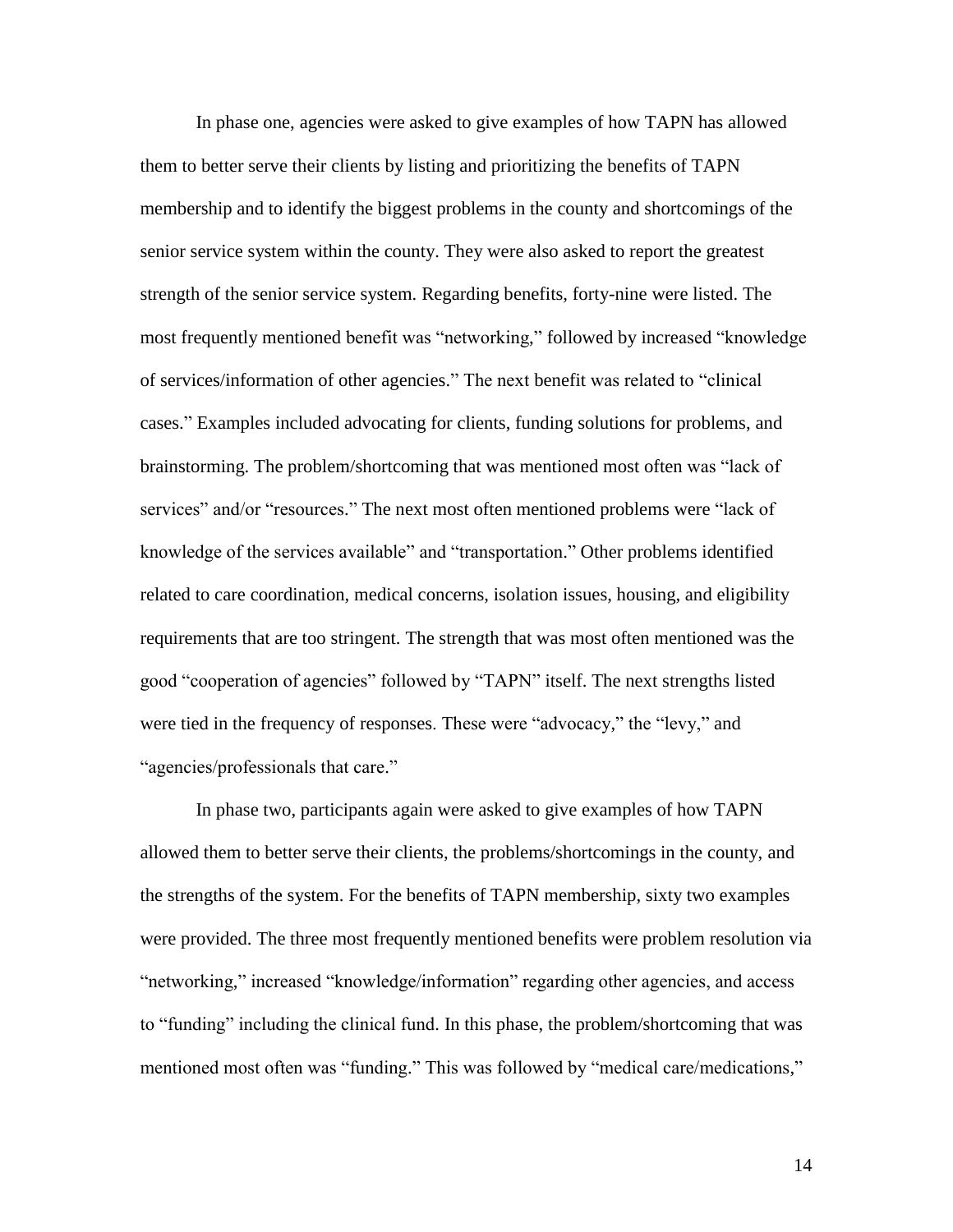and "transportation." For strengths, the one mentioned most often was

"collaboration/networking," followed by "services provided/agencies," and "TAPN". In all categories the rank orderings were relatively stable with the following exceptions. In benefits, the third one changed slightly from issues related to direct service provision to "clinical cases" to providing "funding" for the "clinical cases." In problems, there was a change in the ones identified to be in second place. The "lack of knowledge of services available" was replaced by "medical care/medications." Pertaining to the strengths of the senior system the same basic three were mentioned in both phases. The only change being that "TAPN" and "advocacy/the levy/agencies," exchanged places (second to third and third to second) from phases one to two. There were not enough cases in any category to reliably perform any statistical tests between phases one and two to determine if any of the changes were statistically significant. Table 5 summarizes the most frequently mentioned benefits of TAPN membership, the biggest problems facing seniors in the county including shortcomings of the senior service system, and strengths of the senior service system in phases one and two.

# **Table 5. Benefits, Problems/Shortcomings, and Strengths in Phases One and Two.**

| Phase One | Phase Two |
|-----------|-----------|
|           |           |

# Benefits of TAPN membership

| $1^{\rm st}$    | Networking                    | $1st$ Networking                      |
|-----------------|-------------------------------|---------------------------------------|
| 2 <sup>nd</sup> | Knowledge of services/        | $2nd$ Knowledge of services/          |
|                 | information of other agencies | information of other agencies         |
| $3^{\text{rd}}$ | Clinical cases                | $3rd$ Access to funding/clinical fund |

Biggest problems in the county and shortcomings of the senior service system

| 1 St            | Lack of services and resources          | $1st$ Funding for services     |
|-----------------|-----------------------------------------|--------------------------------|
| 2 <sup>nd</sup> | Lack of knowledge of services available | $2nd$ Medical care/medications |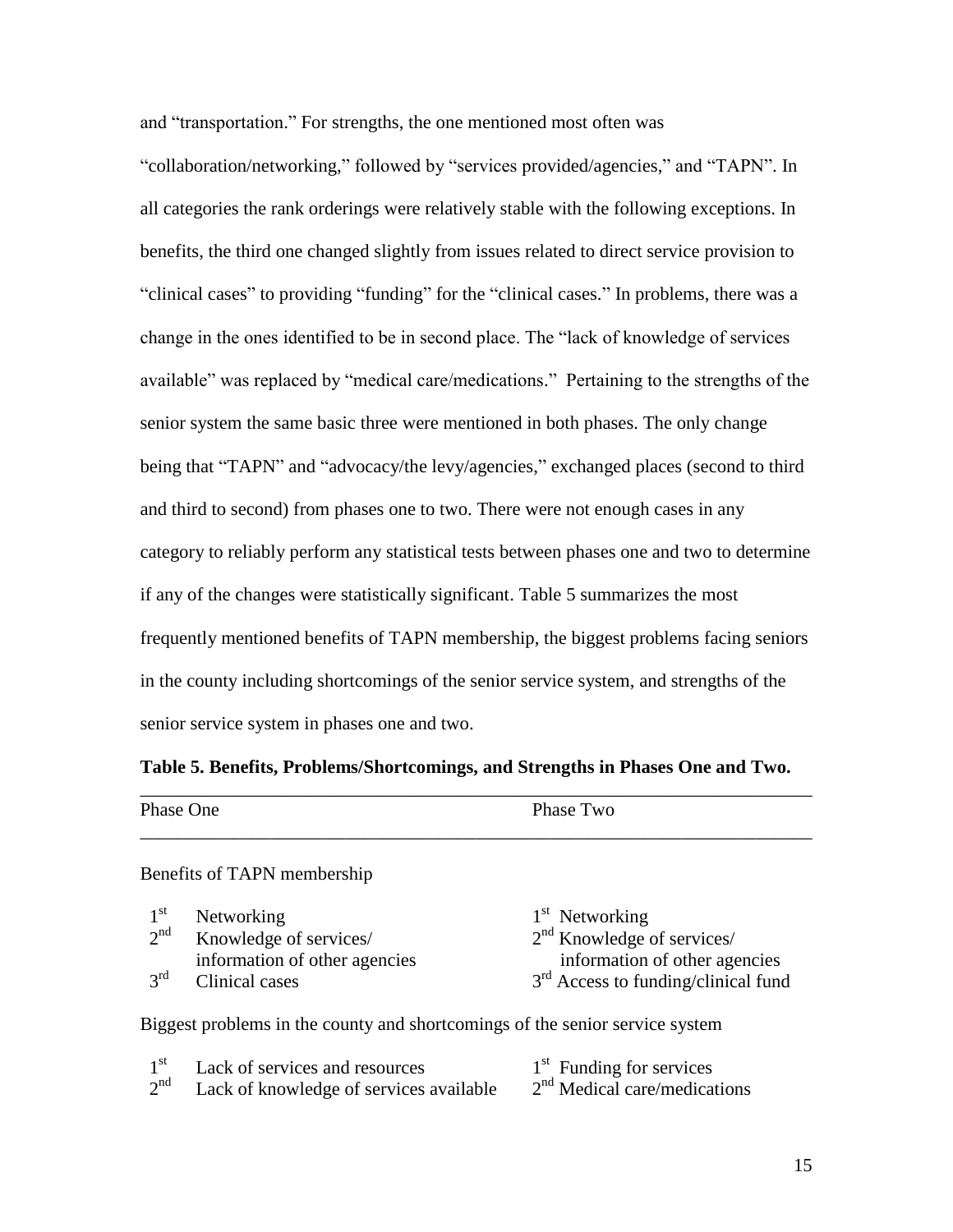#### $3^{\text{rd}}$ Transportation

# $3<sup>rd</sup>$  Transportation

Strengths of the senior service system

- $1<sup>st</sup>$ Agency cooperation/networking
- $2^{nd}$ nd TAPN 2
- $3<sup>rd</sup>$ Advocacy/agencies and professionals that care/levy

# $1<sup>st</sup>$  Collaboration/networking  $2<sup>nd</sup>$  Services provided/agencies  $3<sup>rd</sup>$  TAPN

n = 17 agencies with 21 members in phase one, 19 agencies with 27 members in phase two

\_\_\_\_\_\_\_\_\_\_\_\_\_\_\_\_\_\_\_\_\_\_\_\_\_\_\_\_\_\_\_\_\_\_\_\_\_\_\_\_\_\_\_\_\_\_\_\_\_\_\_\_\_\_\_\_\_\_\_\_\_\_\_\_\_\_\_\_\_\_\_\_

In phase one, 30% of the TAPN members completing the survey said they would use consultants with 45% being uncertain, 73.7% would serve on TAPN committees, and 47.4% would commit to a TAPN speakers" bureau. The types of consultants requested were estate planners, long-term care planners, social workers, rehabilitation teachers, and those familiar with the law, housing, and Medicaid. In phase two, 24% of respondents said they would use consultants, 50% would serve on TAPN committees, and 31.8% would commit to a speakers' bureau. The most frequent type of consultant requested was legal. All the remaining were tied at one request each for social workers, grant writers, instructors for the disabled, interpreters for the deaf, etc. Chi square tests revealed that none of these changes in percents were significant (respectively  $X = .209$ , d.f. = 2, p = .901;  $X = 3.766$ , d.f. = 2, p = .152;  $X = 1.706$ , d.f. = 2, p = .426).

Additionally, in phase one the most frequently reported request for services were related to "knowledge of the system" which included system awareness, advertising, a program outline, and staffing lists. In phase two, the most frequently requested service identified was the need for emergency funds/resources.

Finally, in phase one, respondents provided information regarding the systems that needed to be included or expanded within TAPN. The most frequently mentioned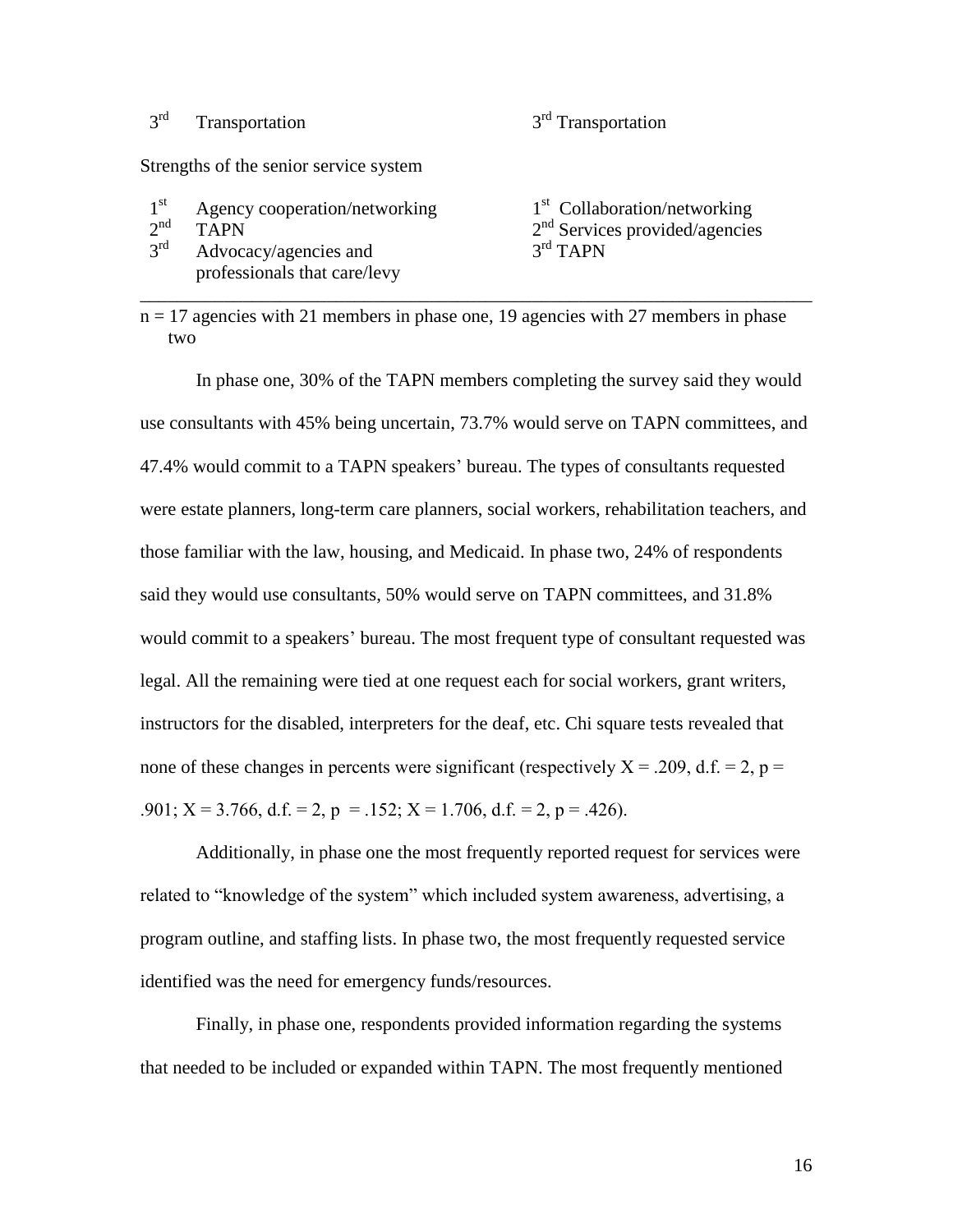was "services" which included legal aid, financial, safety, assessment, long-term care, home maintenance, and payeeships/guardianships. Next were police and law enforcement, physicians, and churches, followed by consultants. In phase two, all responses were tied. These included the faith community and churches, health care providers and physicians, nursing homes and assisted living facilities.

## **Discussion**

During phase one TAPN accomplishments were assessed, current and future priorities were identified, and suggestions to better serve clients were made. Also, strengths and problems of the county and network were noted, ideas for adding additional systems and members were made, and the willingness of members to become more active was studied. The results of phase one were reported to TAPN and its Board in December 2007. TAPN had approximately eight months to attempt to change their program based upon the strengths and weakness that had been identified and to implement the suggestions and recommendations that had been made by member agencies.

It appeared that TAPN from phase one to two had improved its accomplishments in serving agencies and seniors as the TAPN Accomplishment Scale mean scores had increased significantly. Therefore, TAPN overall appeared to be accomplishing virtually all of its important activities/functions as they related to its goals and mission. All individual scale items showed improvement with one exception, Item 4. The individual items that showed the greatest improvement were Items 7, 1, 2, and 10. Therefore TAPN enabled members to better serve their clients, was indirectly addressing the special needs of older adults being served, advocated for the efficient and effective allocation of resources, and had offered member agencies a "single focus location." It is interesting to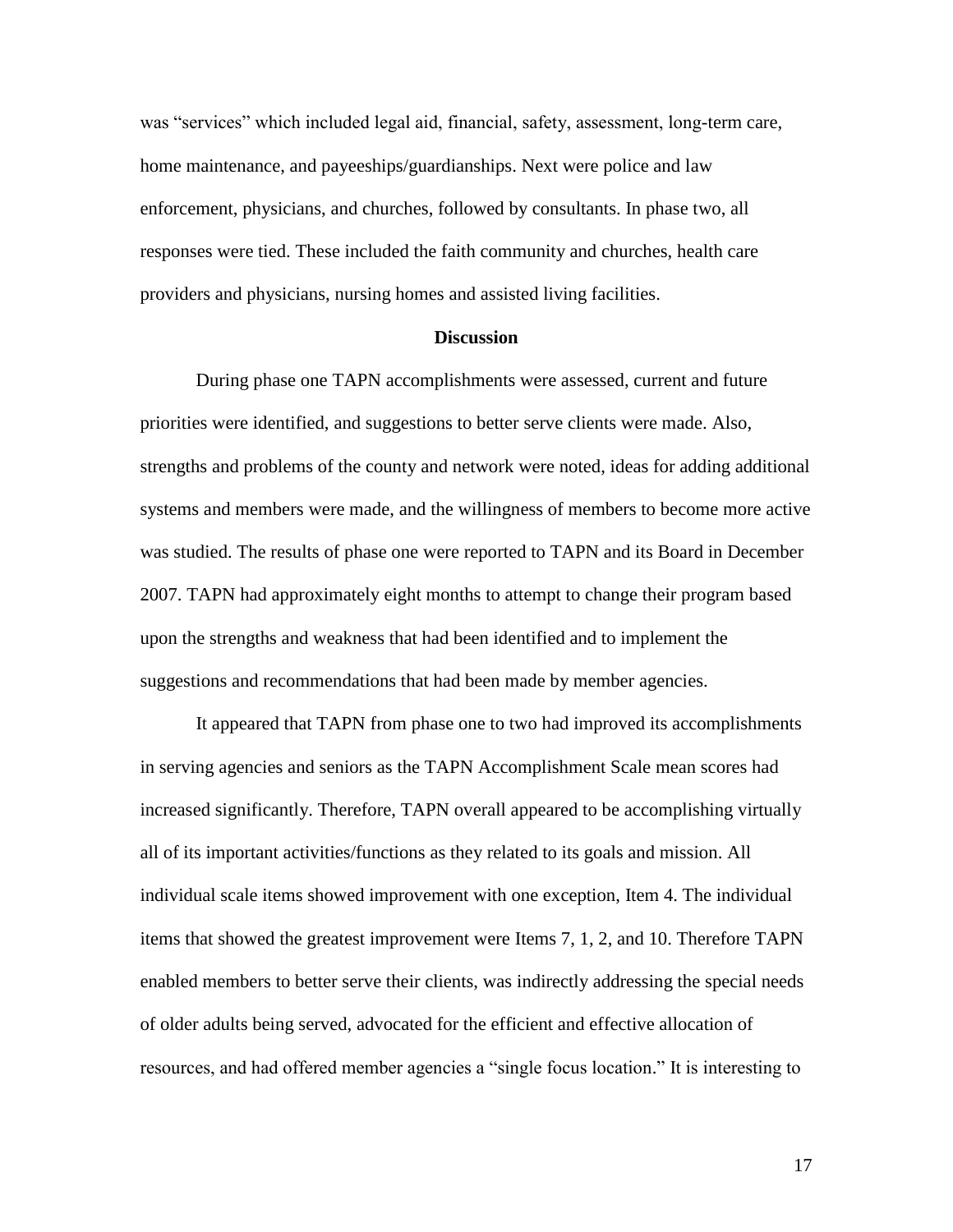note that two of these individual items, Items  $7 \& 10$ , (better serving clients and single focus location) had had the lowest mean scores in phase one. One unintended outcome from phase one to two was that the only item to show a slight decrease in mean scores was Item 4 (improving your understanding of other agencies) which had been the item with the highest mean in phase one. Perhaps since TAPN had improved the members' understanding of other agencies in phase one, TAPN did not pay as much attention to this area as it had in the past. Another explanation could be that the mean of the item over time simply regressed toward the true mean score.

Regarding setting current and future priorities for TAPN activities and functions, the suggestions were relatively stable over time with only two significantly changing rank orderings over the phases. These were in current activities and functions with "formal cross trainings" becoming less important  $(2<sup>nd</sup>$  to  $4<sup>th</sup>$  place) and "access to a single contact point" becoming more important  $(4<sup>th</sup>$  to  $3<sup>rd</sup>$  place). It could have been that over time training becomes less important as member agencies become more familiar with the operating procedures and services provided by each other and the importance of a "single contact point" increased as it appeared to enable the agencies to perform their functions more effectively. It also should be noted that for current activities and functions "meetings/networking" remained the most important in both phases.

Meetings/networking are the typical mode of operating for most agencies in accomplishing their tasks and meeting their goals and objectives. At these meetings members may have built interpersonal relationships which enabled them to get to know each other better. These relationships may have been paramount to understanding the best process to follow in better serving their clients. Although the importance of "clinical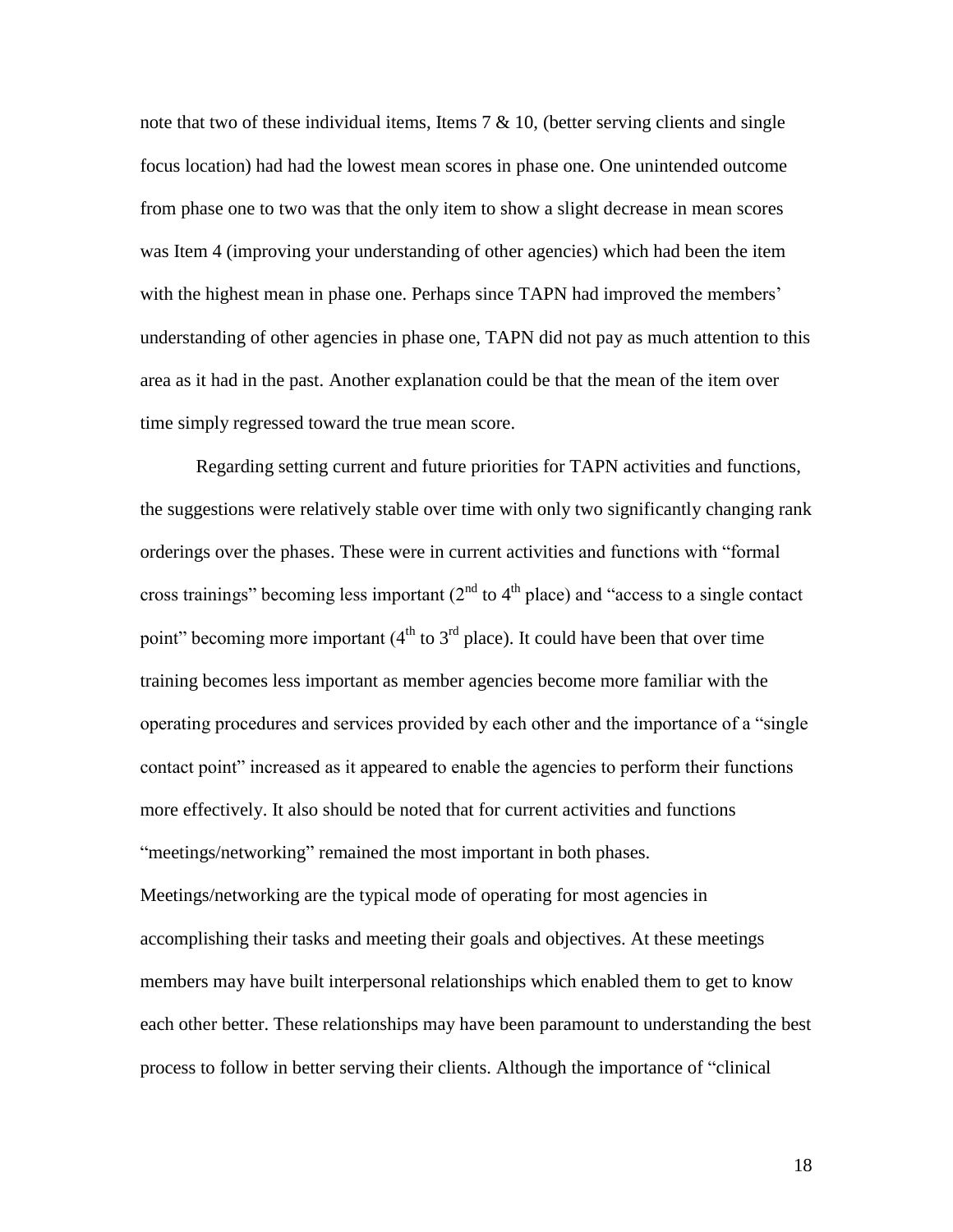support" rose from  $3<sup>rd</sup>$  to  $2<sup>nd</sup>$  place when comparing phase two to phase one, the change was not statistically significant. The remaining priorities for current activities and functions remained unchanged. So overall the current priorities for TAPN were stable over time with the two exceptions mentioned above. For future activities and functions the priorities were even more stable with "developing a clinical support fund," "initiating a community-wide gatekeeper program," "developing a research/data program," and "investigating the underutilization of mental health/substance abuse" remaining at the top of the list. The only real change being that "expanding advocacy activities regarding legislative issues" and "increasing senior service training opportunities" shifted their positions from phase one to phase two. The remaining priorities from contracting a "clinical consultant" to "other" stayed in their respective positions.

To summarize the benefits of TAPN membership and the problems/shortcomings and strengths of the senior service system the following may be said. The first two benefits of TAPN membership, "networking" and "knowledge of services and information of other agencies," remained unchanged from phases one to two. The third benefit changed slightly from issues related to "direct service provision to clinical cases" to providing "funding" for the clinical cases. Therefore the benefits of TAPN membership seemed to be stable over time with a slight increase in attention being paid to funding. The biggest problems in the county and the shortcomings/strengths of the senior service system over time also were relatively stable. The first and third which respectively related to "lack of funding/resources for services" and "transportation" remained unchanged, while in phase two the need for "medical care and medications" replaced the "lack of knowledge of services" available which was in second place in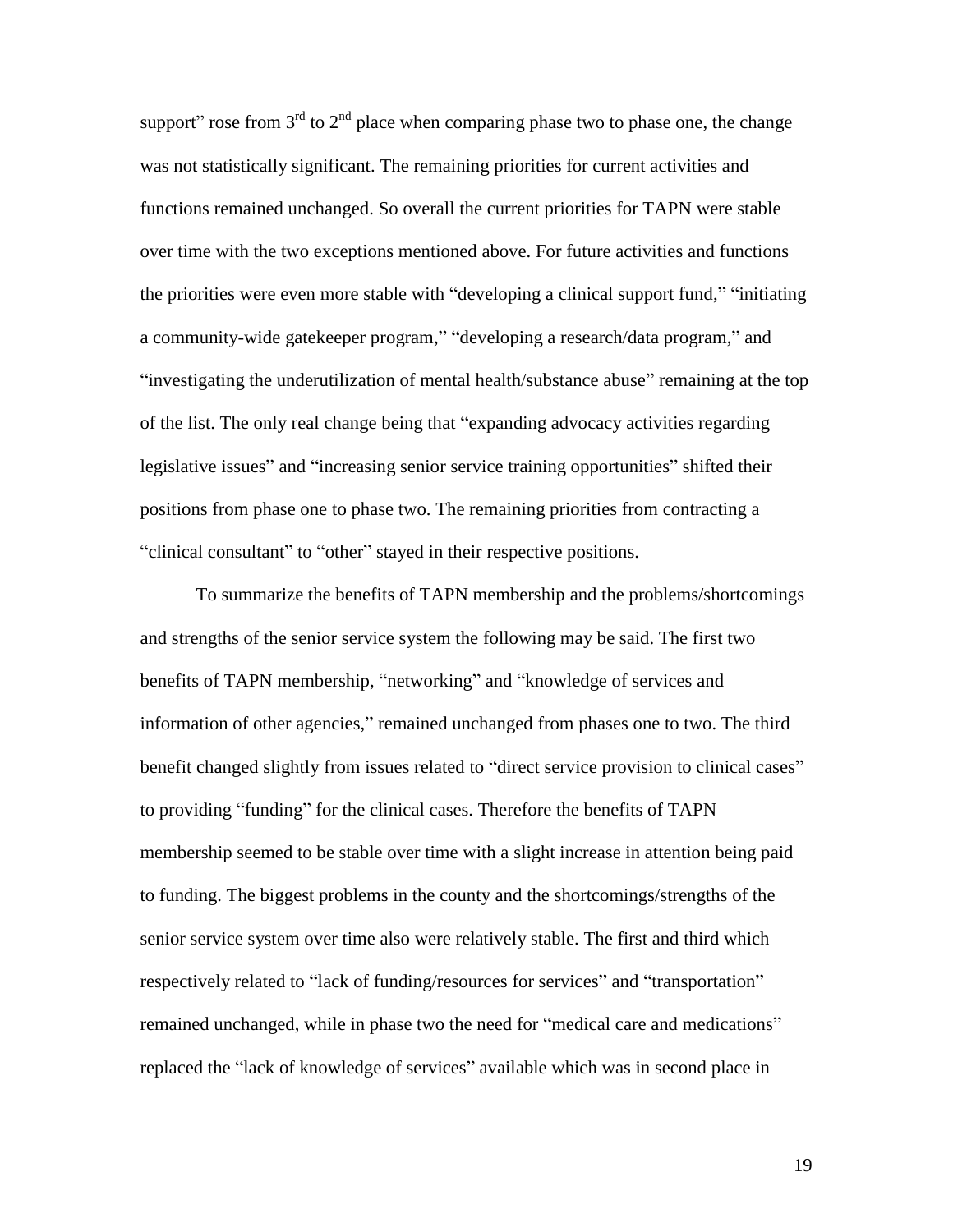phase one. In phase two it appeared more attention was being paid to health and medical problems of seniors perhaps reflecting a change in the types of presenting problems being experienced by the network at that time. More importantly it also may reflect the fact that TAPN had provided member agencies knowledge of all services that were available in the county and attention could now be paid to other pressing concerns. Pertaining to the strengths of the senior system the same basic three were mentioned in both phases, with the only change being that "TAPN itself" and "advocacy/the levy/agencies," exchanged places (second to third and third to second) from phase one to two. The first strength, "agency cooperation/networking," remained in first place in both phases. Here too stability of the strengths appeared to be the norm. Since there were not enough cases in each category to perform any reliable statistical tests it was unknown if any of the above mentioned changes were statistically significant.

TAPN was given the percent of members from agencies that would be willing to use consultants, who would serve on TAPN committees, and would commit to a TAPN speakers' bureau. Although none of the changes in percents were found to be significantly different there was a slight decrease in all three of the categories mentioned above. The percents decreased slightly over the phases for the willingness to use consultants (30% to 24%) probably reflecting the fact that the members were now better trained in how to deal with seniors and their families with serious problems and were more knowledgeable of the network of services available. The final two categories "serving on TAPN committees" and "committing to a TAPN speakers' bureau" also showed slight decreases in percentages, respectively 73.3% to 50% and 47.4% and 31.8%. These decreases may have reflected the fact that funding for many agencies had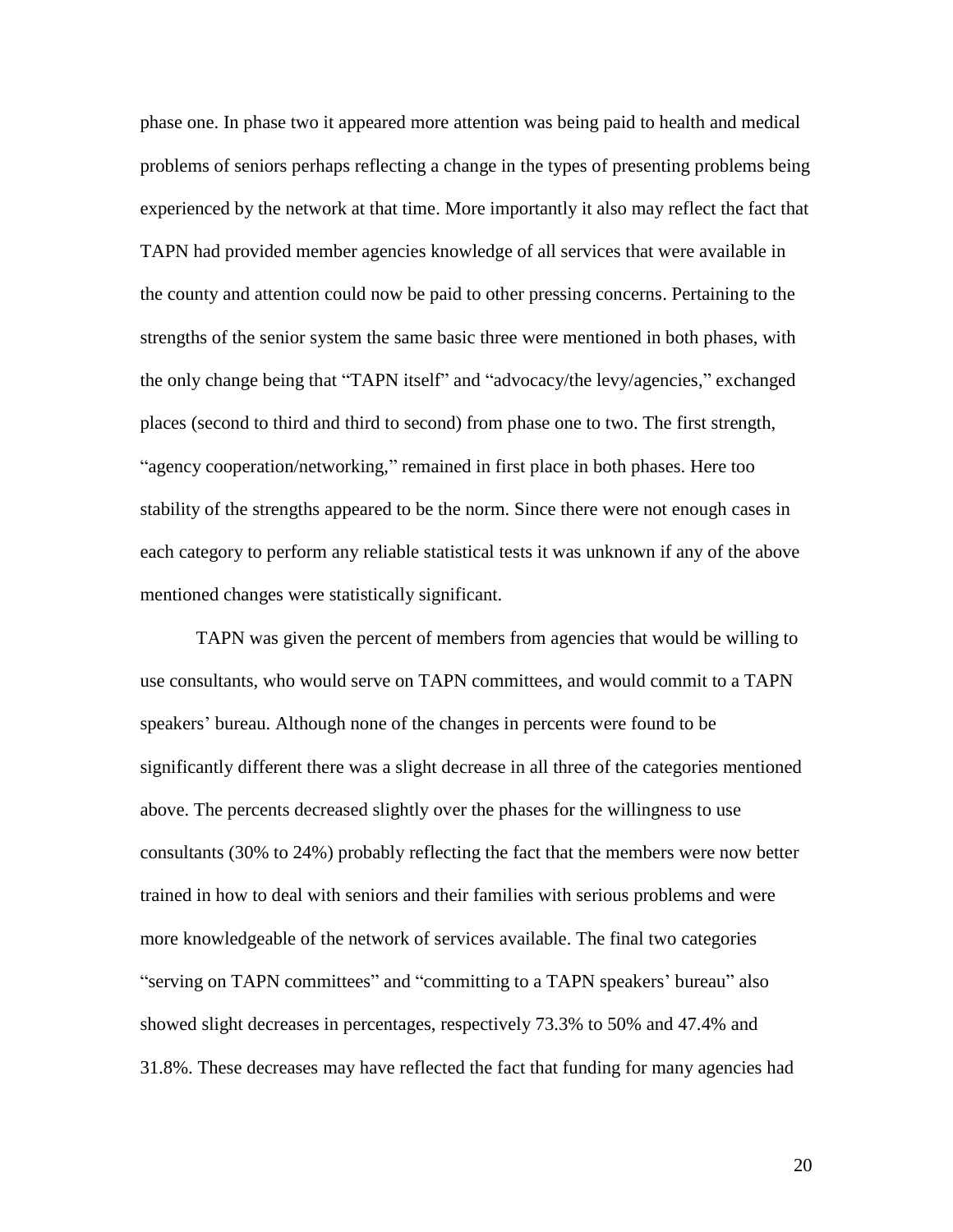been reduced substantially during phase two and many members had to perform more work at their agencies which would reduce the amount of time that could be spent elsewhere. Also, it could be that committing to a speakers" bureau had repeatedly been identified as a very low future priority. For these reasons, extra effort should be expended asking TAPN members and their respective boards to suggest and/or recruit others who may be able and willing to volunteer at TAPN. It should be noted that the types of consultants mentioned in the two phases included estate planners, long-term care specialists, social workers, rehabilitation specialists, grant writers, lawyers, interpreters for the deaf, Medicaid specialists, housing specialists, and instructors for the disabled which gave TAPN an idea of the type of expertise that is still required to make the system more responsive to the needs of its senior consumers and their families. Perhaps these types of consultants also could be engaged as presenters for the speakers" bureau which would be one method to provide the expertise requested by members.

The most frequently requested service over time changed from the "need for knowledge of services" to the "need for emergency funds/resources." This again reflected the fact as did the change in the problems facing the network that TAPN had provided the member agencies the knowledge needed to function more effectively in providing services to elderly individuals.

Finally, the listing of agencies to be included or expanded within the network in both phases one and two included physicians, long-term care, and the faith community and churches. Attention should be paid to adding or expanding contact with these systems as they were mentioned both at the beginning and at the end of this study.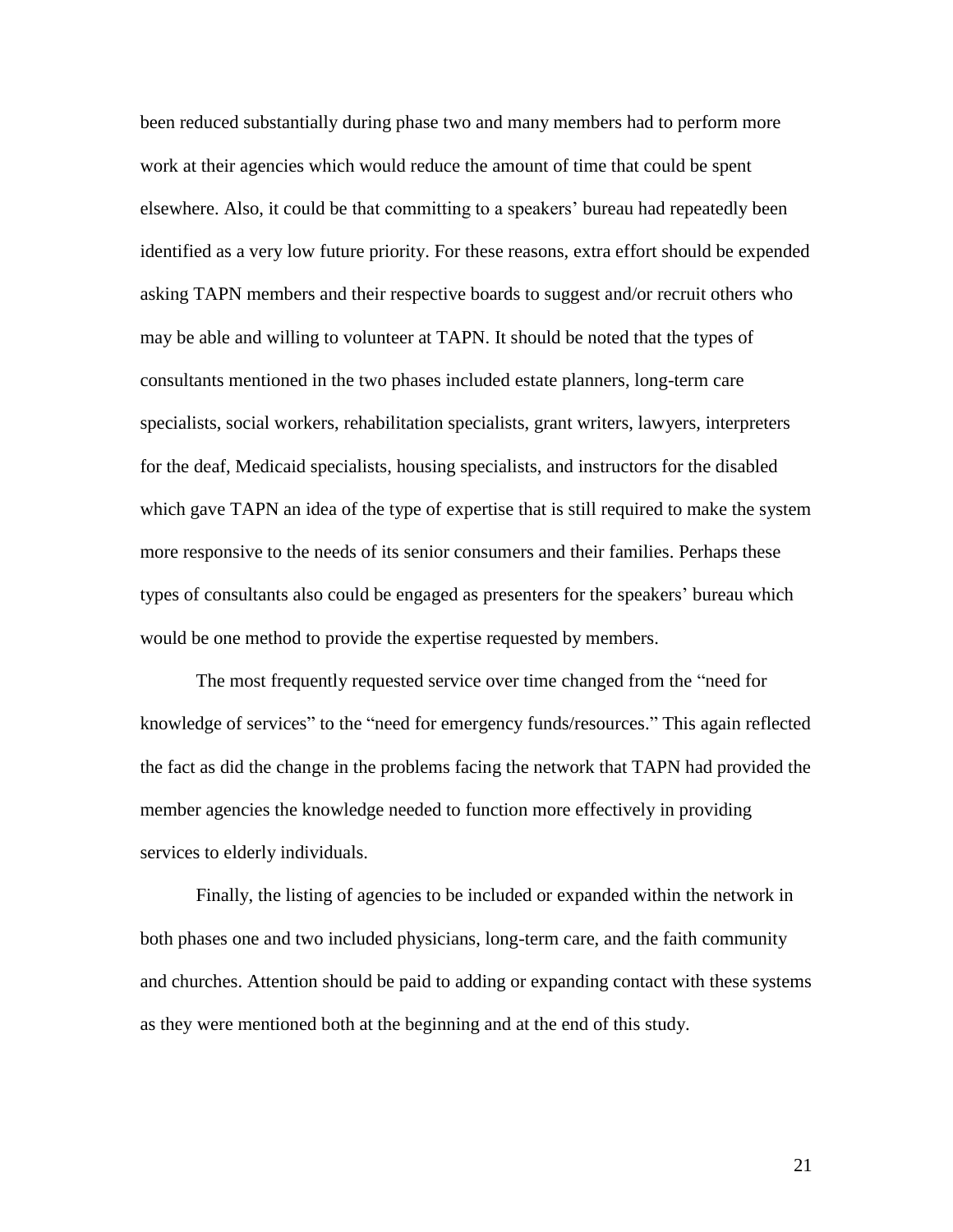Overall, this formative evaluation provided evidence that TAPN was in compliance with the substantive standards that were mutually identified and shown on the TAPN Accomplishment Scale (Gibbs, 2003). It also examined the barriers for entry into the system, the need for services, the strengths and weaknesses of the system, and other data that provided information that will be used for improving the network (Bloom, Fischer, & Orme, 2009; Gibbs, 2003; Royse et al., 2006; Tse, Choi, & Leung, 2008).

# **Limitations**

One limitation of this study concerned the representativeness of the sample. Although the response rate was satisfactory (63% in phase one and 65.5% in phase two) the results of this survey should be related only to the TAPN network and should not be generalized outside of that system. Another limitation was that regarding the reliability and validity of the instrument used in this survey. Even though the reliability and validity were judged to be adequate for the purposes of this study in both phases one and two, in the future the contrasted groups should be selected in a more independent fashion. Finally, another potential limitation was that some of the problems/shortcomings mentioned in the report may be beyond the ability of the local community to solve and may require Federal and/or State intervention. For these reasons, the results of this evaluation should be interpreted with these cautions in mind.

#### **Implications for Practice**

First and foremost was that a model was developed for assessing a network of services. TAPN and its Board, the local area on aging, and outside consultants all reviewed the by-laws, mission, goals, and objectives of TAPN. The end result of this review was the development of a questionnaire that measured the accomplishments of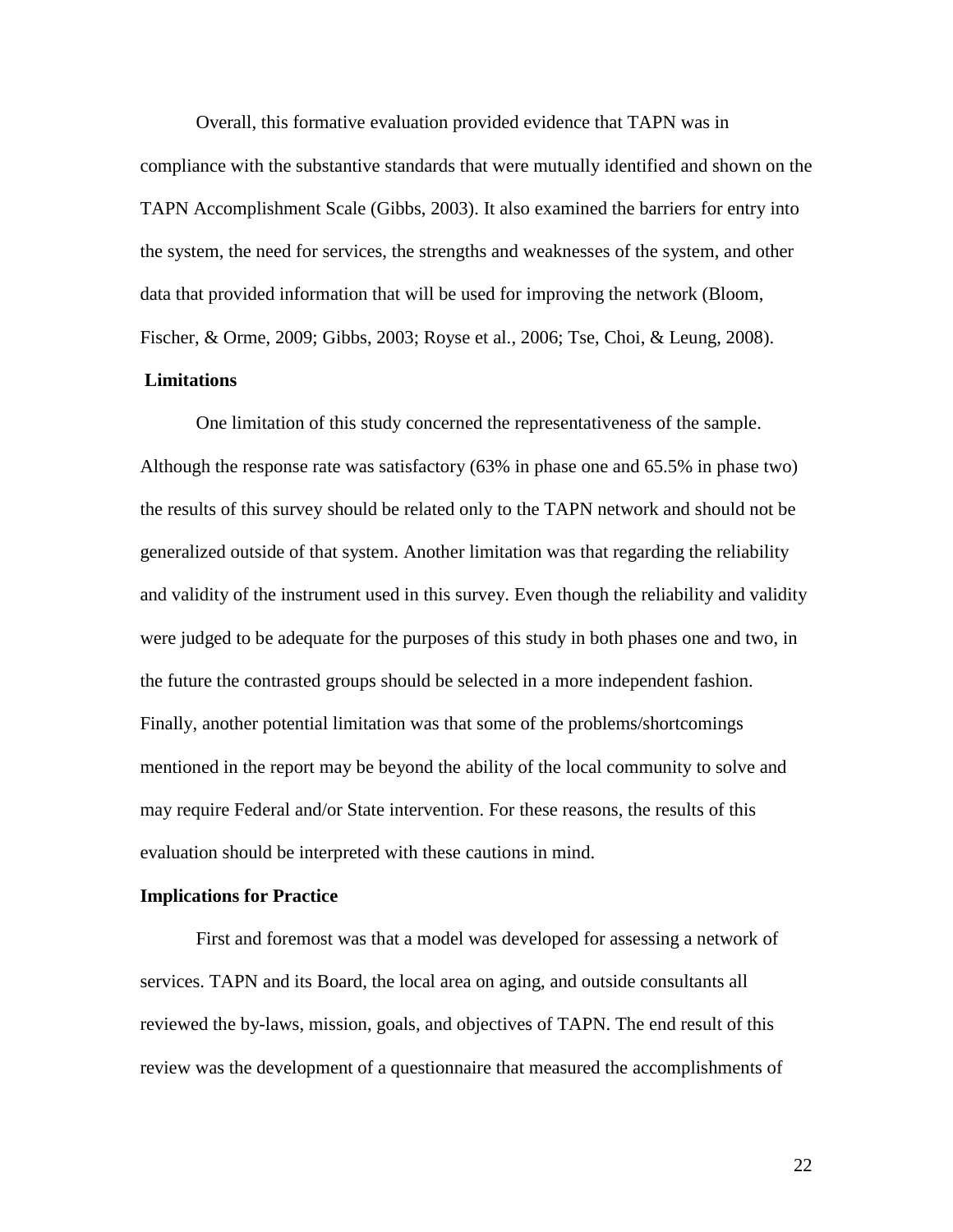TAPN, prioritized current and future activities and functions, provided information to better serve clients, identified the problems/shortcomings and strengths of the senior network of services, showed the percentage that would use consultants and become more active in the network, identified the need for additional services as well as agencies that should be included or expanded within TAPN. Next, data were gathered and a report of the findings was shared with TAPN, its board, and member agencies. Strategies for improvement were developed and implemented and data were gathered eight months later to determine if progress had been made. The entire process should be repeated in the future.

Specifically, TAPN was given data which detailed in which areas it had excelled and that which now needed some additional attention. It also was provided information that could be used in determining current and future priorities, how its services benefited agencies and elderly individuals in the county, the problems and strengths of the entire senior service system, who needed what type of consultants and would be willing to voluntarily serve on TAPN committees, etc. and which additional services and agencies need to be included in the network. This type of information may be used to demonstrate the effectiveness of TAPN to its funding sources and may be used in its grant writing to obtain additional funding from foundations and local, state, and federal governments.

Finally, the formative evaluation model may be used by other networks to provide evidence to improve the quality of their practice. This model is powerful enough to produce sound results, yet is practical enough to be easily duplicated.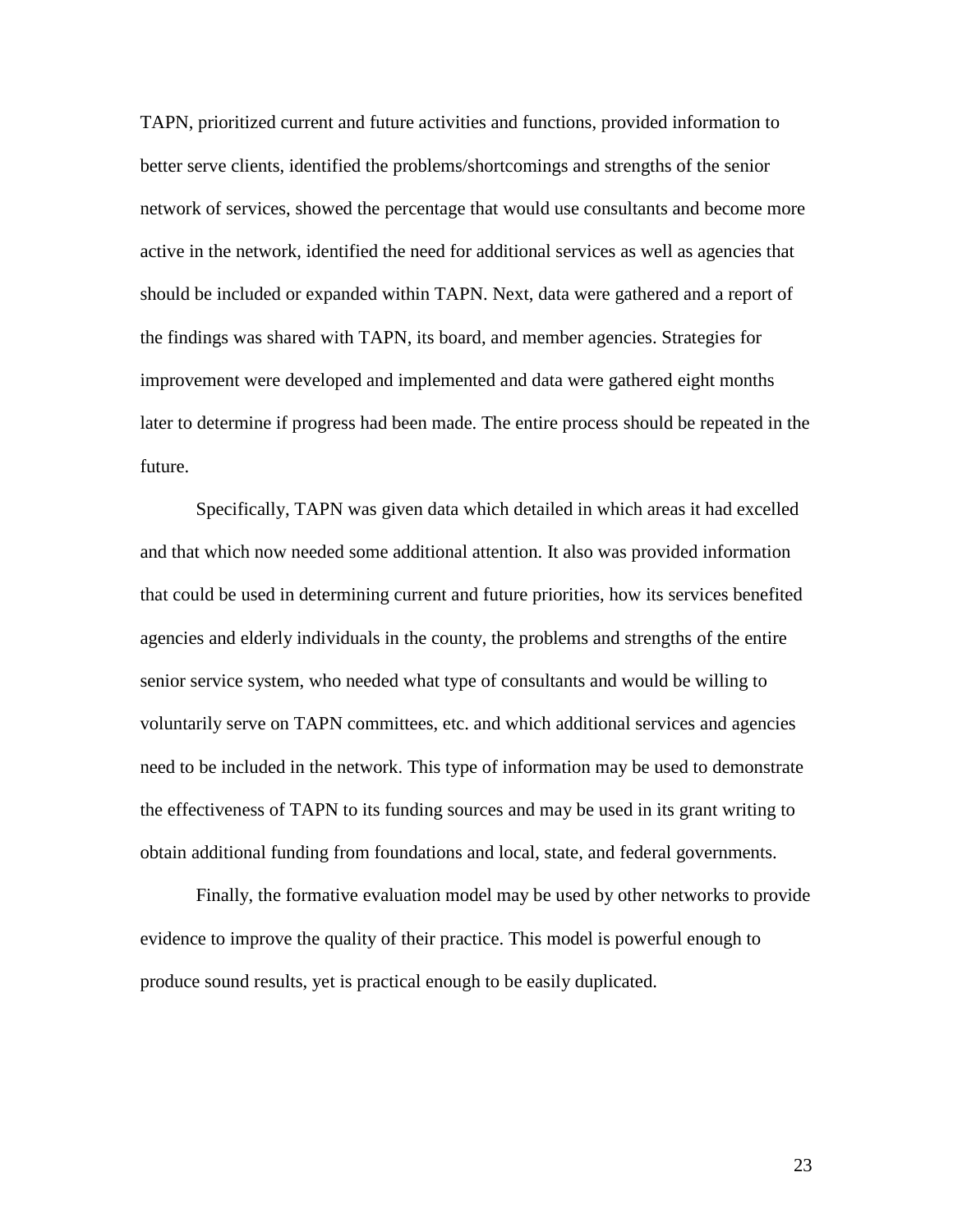# **Future Research**

After TAPN, the Board of TAPN, and its member agencies have again had the opportunity to attempt to address the issues identified in this report, the survey should be repeated, using a larger more representative sample of TAPN members, to see if there were any significant improvements in the service delivery network. Specifically, it would be assumed that the TAPN Accomplishment Scale scores would remain at high levels; that TAPN membership, activities/functions, and services would increase; and that some of the problem areas and shortcomings that were identified would be addressed. It also, would be useful to assess the outcomes of consumers who were brought before the clinical committee to see if any significant improvements could be identified and to obtain input from a broad, representative sample of older adults and their families who live in Trumbull County regarding the effectiveness of TAPN.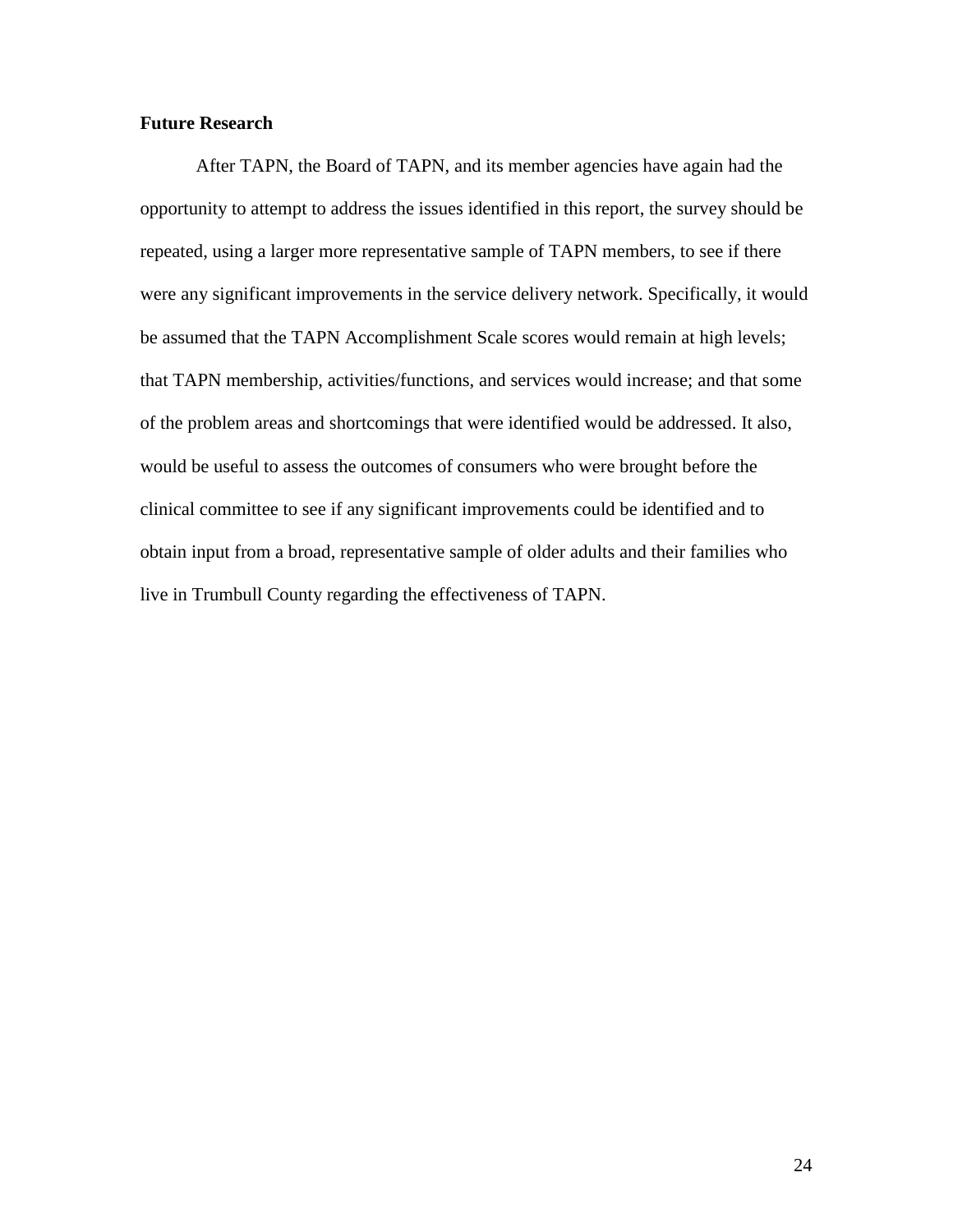## **References**

- Bloom, M., Fischer, J. & Orme, J. B. (2009). *Evaluating practice: Guidelines for the accountable professional.* Boston: Pearson.
- Brotman, S. (2003). The limits of multiculturalism in elder care services. *Journal of Aging Studies. 17*(2), 209-229.
- Bullet, S. S. (2006). Evaluating the senior companion program: A mixed-method approach. *Journal of Gerontological Social Work, 47*(1/2), 45-70.
- Chapko, M. K., Manheim, L. M., Guihan, M., Sullivan, J. H., Zhou, X. H. A., Li, W., Mambourg, F. J. & Hedrick, S. C. (2009). Assisted living pilot program: Background, methods, and facility characteristics. *Journal of Aging and Health, 21*(1), 172-189.
- Chiang, K. J, Lu, R. B., Chu, H., Chang, Y. C. & Chou, K. R. (2008). Evaluation of the effect of a life review group program on self-esteem and life satisfaction in the elderly. *International Journal of Geriatric Psychiatry, 23*(1), 7-10.
- Dacey, M. L. & Newcomer, A. R. (2005). A client centered counseling approach for motivating older adults toward physical activity. *Topics in Geriatric rehabilitation, 21,* 194-205.
- Erlangsen, A., Zarit, S. H., Tu, X. & Conwell, Y. (2006). Suicide among older psychiatric inpatients: An evidence-based study of a high-risk group. *American Journal of Geriatric Psychiatry, 14*, 734-741.
- Fisher, A. L., O"Keefe, E. A., Hanlon, J. T., Studenski, S. A., Hennon, J. G., & Resnick, N. M. (2009). A brief, intenstive, clinically forcused geriatrics course during the third year of medical school. *Journal of the American Geriatrics Society, 57*(3), 524-529.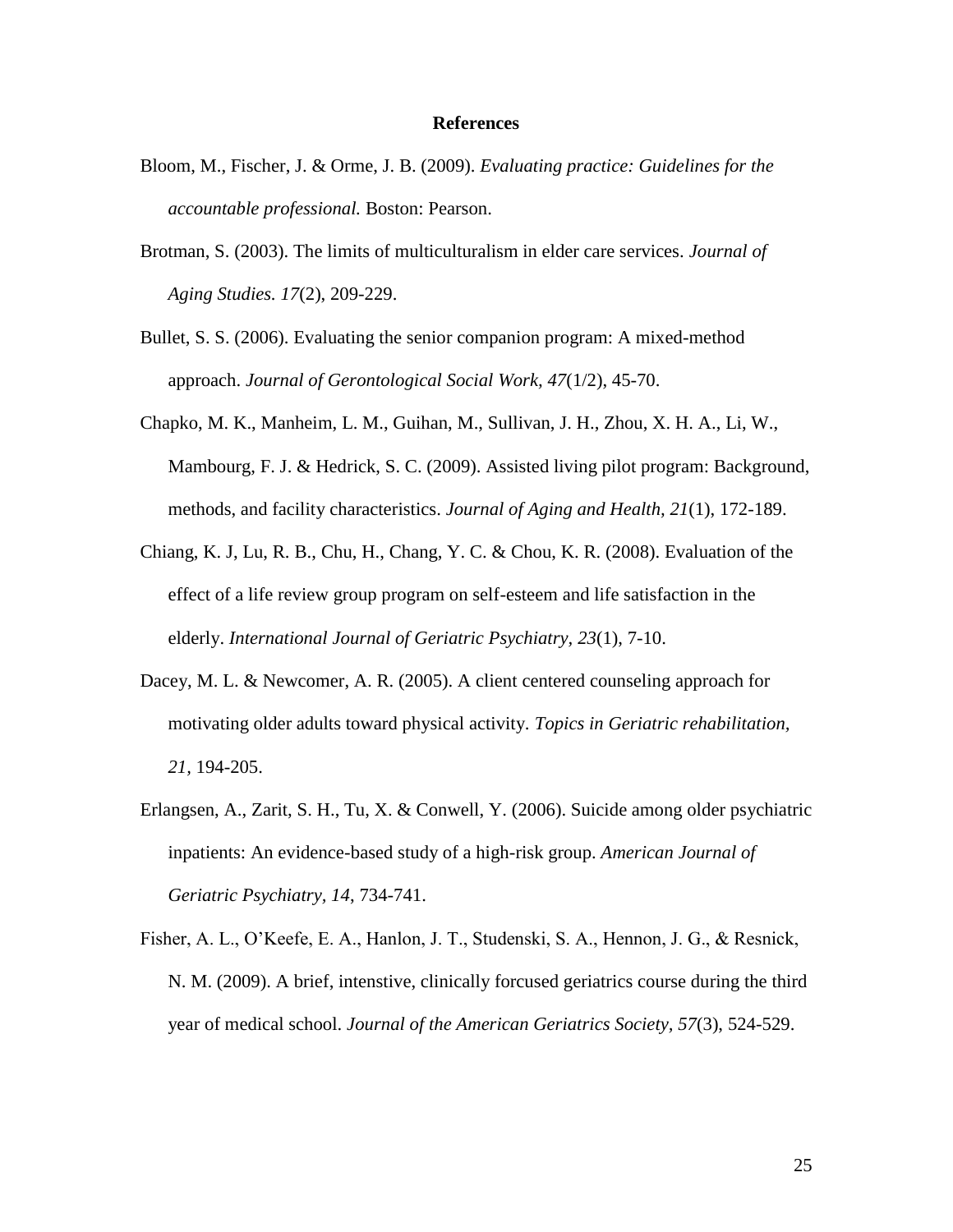- Gallagher, L. P., Truglio-Londrigan, M., & Levin, R. (2009). Partnership for healthy living: An action research project. *Nurse Researcher, 10*(2), 7-29.
- Gibbs, L. E. (2003). *Evidence-based practice for the helping professions: A practical guide with integrated multimedia.* Pacific Grove, CA: Brooks/Cole.
- Hebert, R., Dubois, M. F., Raiche, M., & Dubuc, N. (2008). The effectiveness of the PRISMA integrated service delivery network: Preliminary report on methods and baseline data. *International Journal of Integrated Care, 8*, special section 1-15.
- Holland, S. K., Greenberg, J., Tidwell, L., Malone, J., Mullan, J. & Newcomer, R. (2005). Community-based health coaching, exercise, and health service utilization. *Journal of Aging and Health, 17*(6), 697-716.
- Keller-Cohen, D., Fiori, K., Toler, A. & Bybee, D. (2006). Social relations, language and cognition in the "oldest old". *Ageing and Society, 26*(4), 585-605.
- Krause, N. & Wulff, K. M. (2005). Church-based social ties: A sense of belonging in a congregation, and physical health status. *The International Journal for the Psychology of Religion, 15*(1),73-93.
- Lavretsky, H., Mistry, R., Bastani, R., Gould, R., Gokhman, I., Huang, D., Maxwell, A., McDermott, C., Romansky, J. & Jarvik, L. (2003). Symptoms of depression and anxiety predict mortality in elderly veterans enrolled in the UPBEAT program. *International Journal of Geriatric psychiatry, 18*, 183-184.
- Lubitz, J., Greenberg, L.G., Vartzman, L. & Gibson, D. (2001). Three decades of health care use by the elderly, 1965-1998. *Health Affairs,* 20,19-31.
- Li, H. (2006). Rural older adults" access barriers to in-home and community-based services. *Social Work Research, 30*(2), 109-118.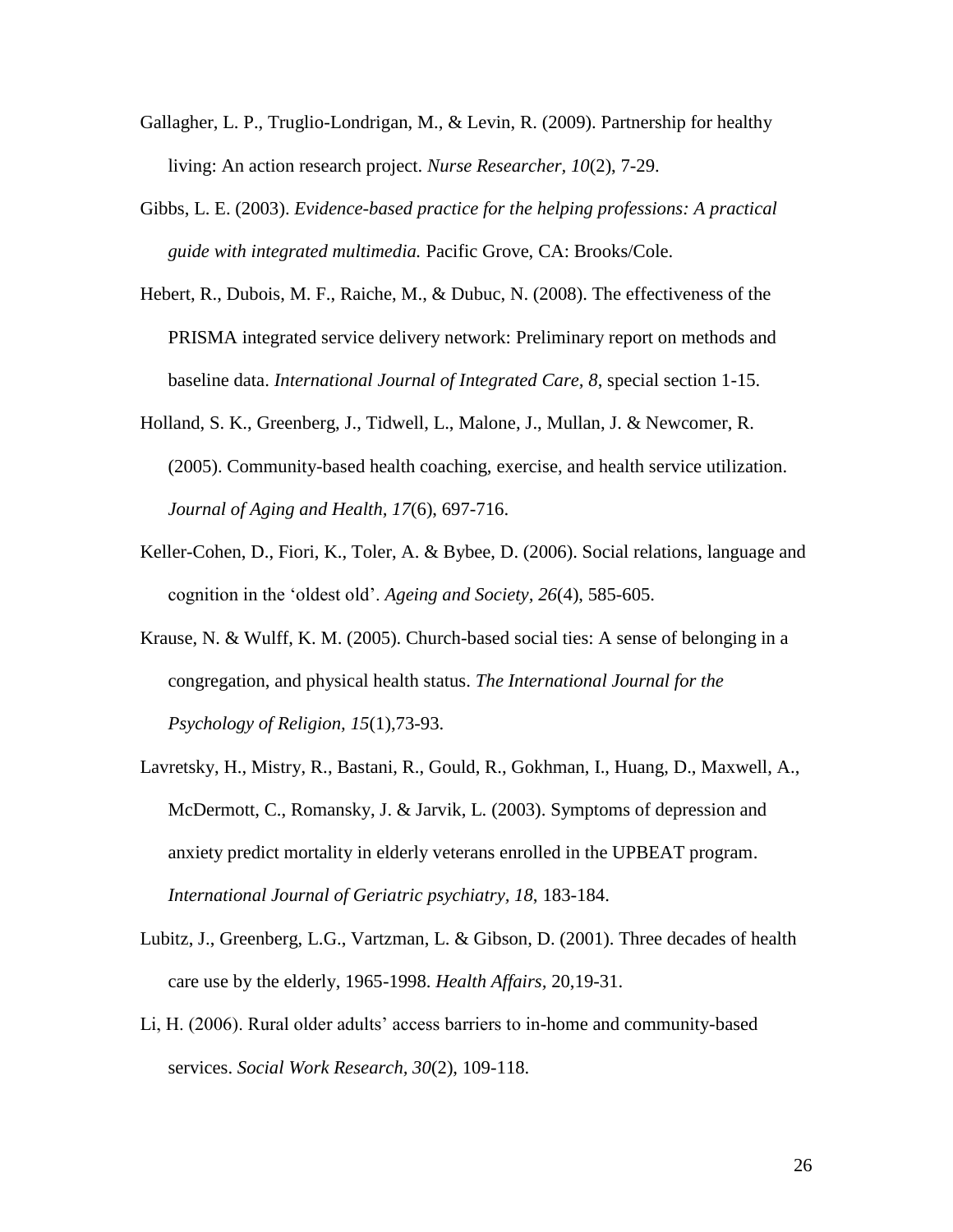- Li, I. (2004). The effectiveness of a health promotion program for the low-income elderly in Taipei, Taiwan. *Journal of Community Health, 29*(6), 511-525.
- May, J. A. (2004). Gray areas of the law: Evolving issues in elder law and human rights. *Journal of the Section of Individual Rights and Responsibilities, 31*(2), 2-5.
- McNeill, T. (2006). Evidence-based practice in an age of relativism: Toward a model for practice. *Social Work, 51*(2), 147-156.
- O"Brien, J. T. (2006). Vascular cognitive impairment. *American Journal of Geriatric Psychiatry, 14*(9), 724-733.
- Petrella, R. J., Koval, J. J. & Peterson, D. H. (2003). Prescription of exercise by physicians improves fitness in elderly people. *Evidence-based Healthcare, 7,* 172- 173.
- Porter, E. J. (2005). Filling in the helper-gap: The intentions of frail older widows. *Holistic Nursing Practice, 19*(3), 228-235.
- Royse, D., Thyer, B. A., Padgett, D. K. & Logan, T. K. (2006). *Program evaluation: An introduction.* Belmont, CA: Thomson Brooks/Cole.
- Rubin, A. & Babbie, E. R. (2008). *Research methods of social work.* Belmont, CA: Thomson Brooks/Cole.
- Schein, C., Gagnon, A. J., Chan, L., Morin, I. & Grondines, J. (2005). The association between specific nurse case management interventions and elder health. *Journal of the American Geriatrics Society, 53*(4), 597-602.
- Schoenberg, N. E., Coward, R. T. & Albrecht, S. L. (2001). Attitudes of older adults about community-based services: Emergent themes from in-depth interviews. *Journal of Gerontological Social Work, 35*(4), 3-19.